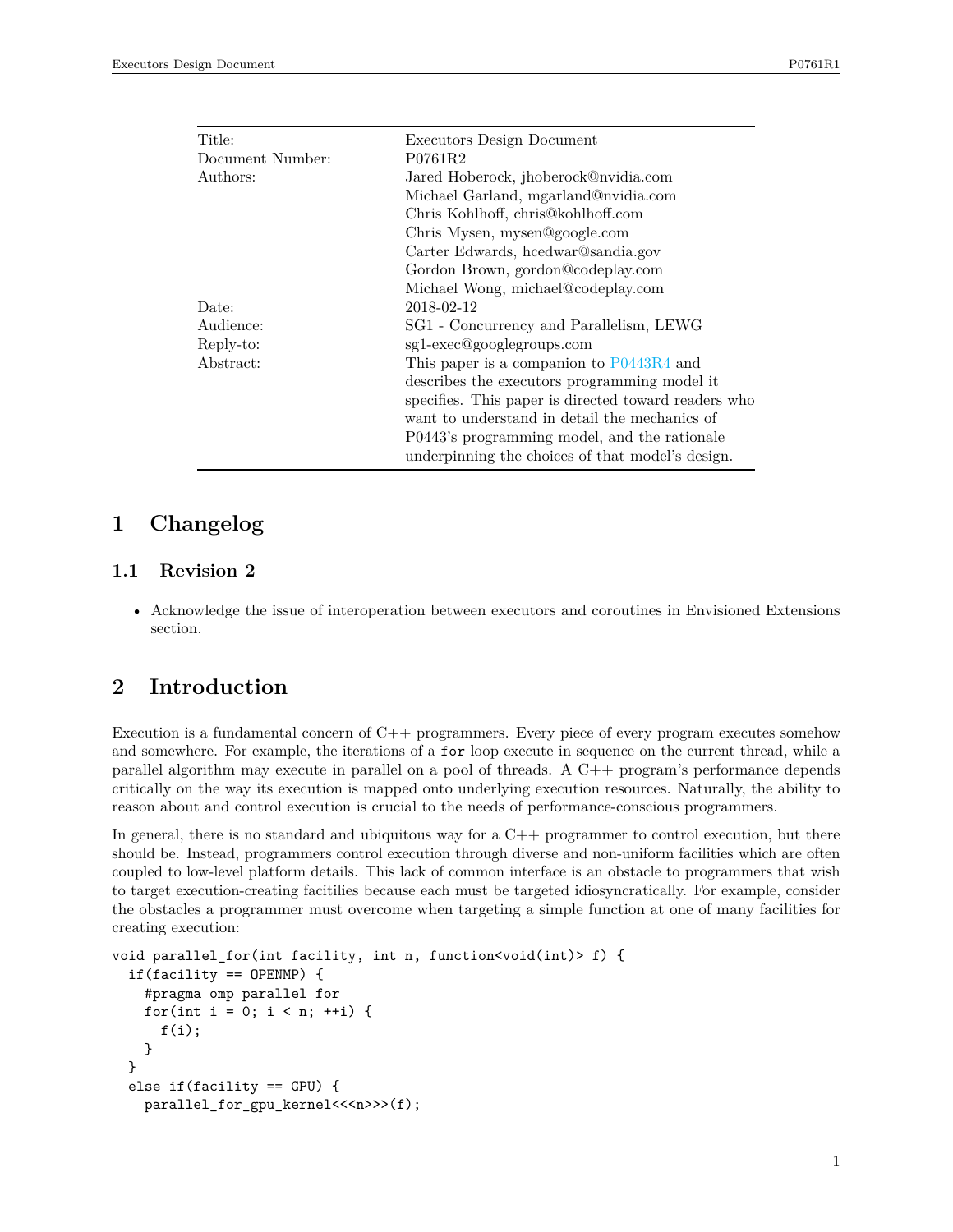```
}
  else if(facility == THREAD POOL) {
    global_thread_pool_variable.submit(n, f);
  }
}
```
**Complexity.** The first obstacle highlighted by this example is that each facility's unique interface necessitates an entirely different implementation. As the library introduces new facilities, each introduction intrudes upon parallel for's implementation. Moreover, the problem worsens as the library introduces new functions. While the maintainance burden of a single simple function like parallel\_for might be manageable, consider the maintainance complexity of the cross product of a set of parallel algorithms with a set of facilities.

**Synchronization.** Execution created through different facilities has different synchronization properties. For example, an OpenMP parallel for loop is synchronous because the spawning thread blocks until the loop is complete due to an implicit barrier at the end of the parallel region by default. In contrast, the execution of GPU kernels is typically asynchronous; kernel launches return immediately and the launching thread continues its execution without waiting for the kernel's execution to complete. Work submitted to a thread pool may or may not block the submitting thread. Correct code must account for these synchronization differences or suffer data races. To minimize the possibility of races, these differences should be exposed by library interfaces.

**Non-Expressivity.** Our parallel\_for example restricts its client to a few simple modes of execution through the use of a single integer choosing which facility to use. These modes are so restrictive that even simple generalizations are out of reach. For example, suppose the programmer wants to supply their own thread pool rather than use the global thread pool, or perhaps the global pool augmented with some notion or priority or affinity? Similarly, perhaps the programmer may wish to target a specific GPU or collection of GPUs rather than some GPU implied by the surrounding environment. The vocabulary of parallel\_for's interface is not rich enough to express these subtleties.

This example illustrates the kinds of problems we propose to solve with **executors**, which we envision as a standard way to create execution in  $C++$ . There has already been considerable work within the  $C++$ Standards Committee to standardize a model of executors. Google's proposal interfaced executors to thread pools and was briefly incorporated into a draft of the Concurrency TS [1, 2, 12–15]. Next, Chris Kohlhoff's proposal focused on asynchronous processing central to the requirements of the Networking TS [11]. Finally, NVIDIA's proposal focused on bulk execution for the parallel algorithms of the Parallelism TS [3–5]. A unification of this work [6, 7] specifies the most current version [7] of the executor model this paper describes. Our goal in this document is to outline our vision for programming with executors in  $C++$  and explain how we believe our design achieves this vision.

# **3 Terminology**

We envision executors as an abstraction of diverse underlying facilities responsible for implementing execution. This abstraction will introduce a uniform interface for creating execution which does not currently exist in C++. Before exploring this vision, it will be useful to define some terminology for the major concepts involved in our programming model: execution resources, execution contexts, execution functions, execution agents and executors.

An **execution resource** is an instance of a hardware and/or software facility capable of executing a callable function object. Different resources may offer a broad array of functionality and semantics and exhibit different performance characteristics of interest to the performance-conscious programmer. For example, an implementation might expose different processor cores, with potentially non-uniform access to memory, as separate resources to enable programmers to reason about locality.

Typical examples of an execution resource can range from SIMD vector units accessible in a single thread to an entire runtime managing a large collection of threads.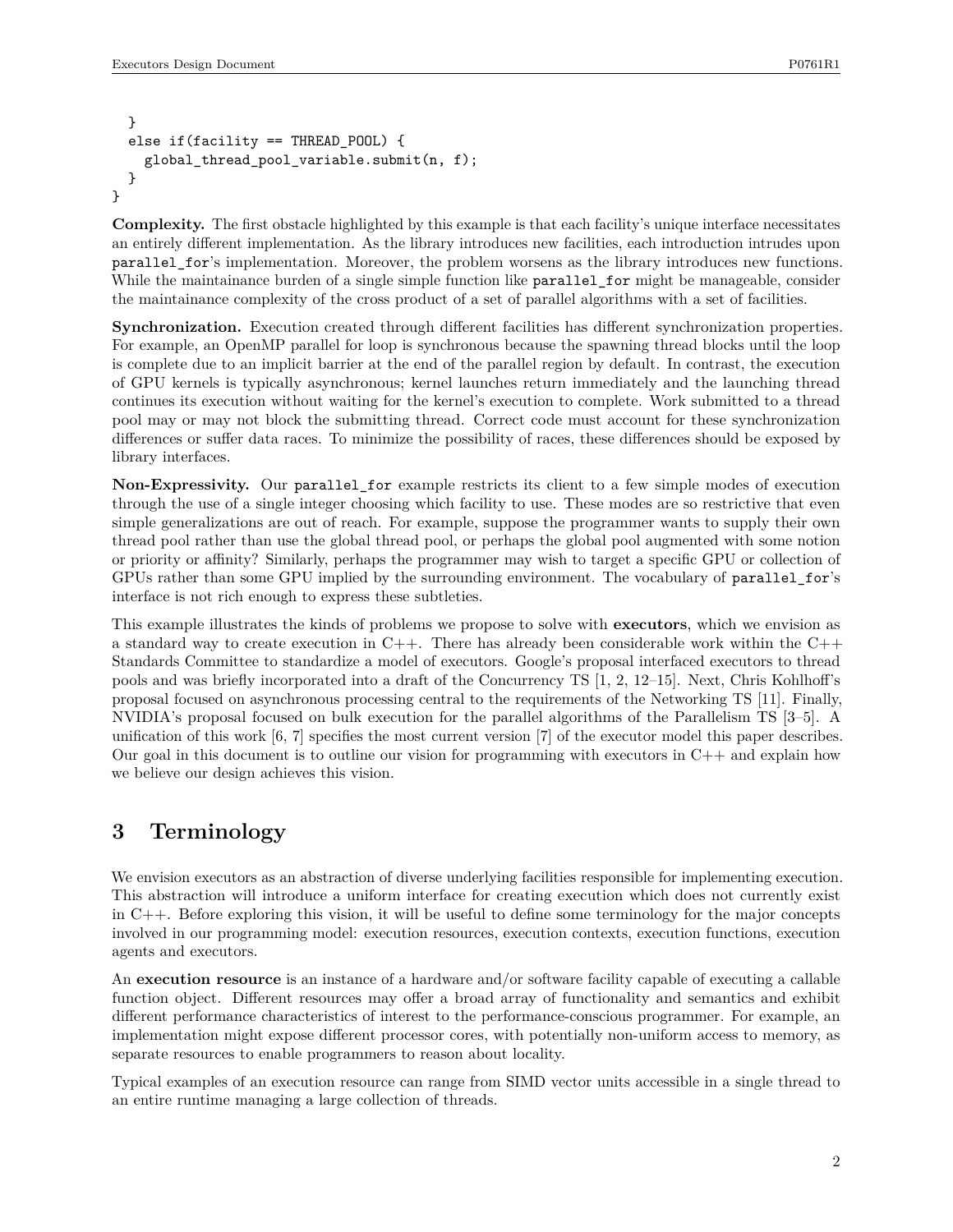A program may require creating execution on multiple different kinds of execution resources, and these resources may have significantly different capabilities. For example, callable function objects invoked on a std::thread have the repertoire of a Standard  $C_{++}$  program, including access to the facilities of the operating system, file system, network, and similar. By contrast, GPUs do not create standard threads of execution, and the callable function objects they execute may have limited access to these facilities. Moreover, functions executed by GPUs typically require special identification by the programmer and the addresses of these functions are incompatible with those of standard functions. Because execution resources impart different freedoms and restrictions to the execution they create, and these differences are visible to the programmer, we say that they are **heterogeneous**.

Our proposal does not currently specify a programming model for dealing with heterogeneous execution resources. Instead, the execution resources representable by our proposal are implicitly **homogeneous** and execute Standard C++ functions. We envision that an extension of our basic executors model will deal with heterogeneity by exposing execution resource **architecture**. However, the introduction of a notion of concrete architecture into  $C++$  would be a departure from  $C++$ 's abstract machine. Because such a departure will likely prove controversial, we think a design for heterogeneous resources is an open question for future work.

An **execution context** is a program object that represents a specific collection of execution resources and the **execution agents** that exist within those resources. In our model, execution agents are units of execution, and a 1-to-1 mapping exists between an execution agent and an invocation of a callable function object. An agent is bound<sup>[1](#page-2-0)</sup> to an execution context, and hence to one or more of the resources that the context represents.

Typical examples of an execution context are a thread pool or a distributed or heterogeneous runtime.

An **execution agent** is a unit of execution of a specific execution context that is mapped to a single invocation of a callable function on an execution resource. An execution agent can too have different semantics which are derived from the execution context.

Typical examples of an execution agent are a CPU thread or GPU execution unit.

An **executor** is an object associated with a specific execution context. It provides one or more **execution functions** for creating execution agents from a callable function object. The execution agents created are bound to the executor's context, and hence to one or more of the resources that context represents.

Executors themselves are the primary concern of our design.

## **4 Using Executors**

We expect that the vast majority of programmers will interact with executors indirectly by composing them with functions that create execution on behalf of a client.

#### **4.1 Using Executors with the Standard Library**

Some functions, like a new executor-aware overload of std::async, will receive executors as parameters directly:

// get an executor through some means my\_executor\_type my\_executor = ...

// launch an async using my executor

<span id="page-2-0"></span><sup>1</sup>An execution agent is bound to an execution context and thus is restricted to execute only on the associated specific collection of execution resources. For example, if a context includes multiple threads then the agent may execute on any of those threads, or migrate among those threads.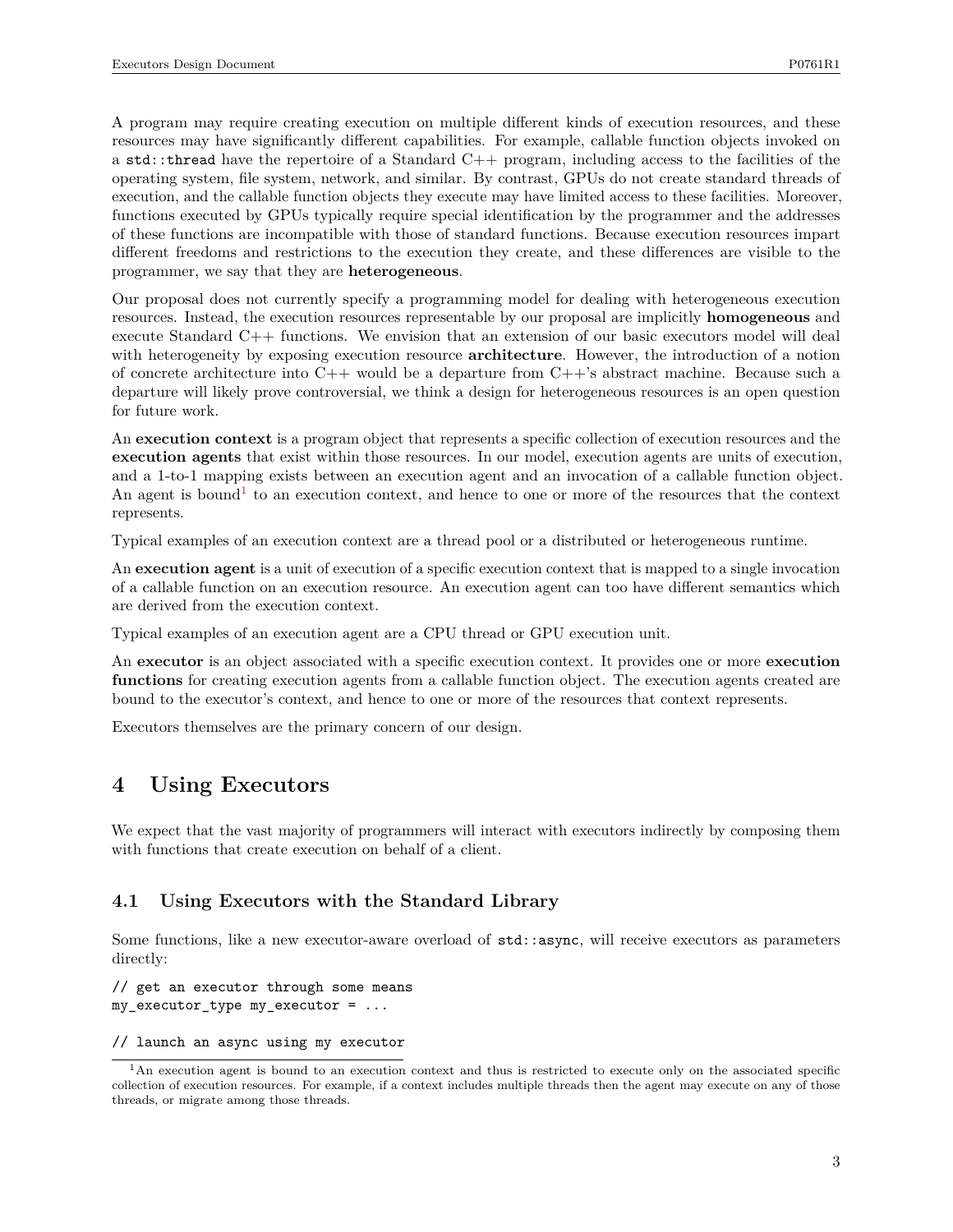```
auto future = std::async(my) executor, [] {
  std::cout << "Hello world, from a new execution agent!" << std::endl;
});
```
This use of std::async has semantics similar to legacy uses of std::async, but there are at least two important differences. First, instead of creating a new (internal) std::thread, this overload of std::async uses my\_executor to create an **execution agent** to execute the lambda function. In this programming model, execution agents act as units of execution, and every use of an executor to create execution creates one or more execution agents. Secondly, the type of future object returned by this overload of std::async depends on the type of my\_executor. We will discuss executor-defined future types in a later section.

Other functions will receive executors indirectly. For example, algorithms will receive executors via execution policies:

```
// get an executor through some means
my\_execution\_type my_executor = ...
```
// execute a parallel for\_each "on" my executor std::for\_each(std::execution::par.on(my\_executor), data.begin(), data.end(), func);

In this example, the expression par.on(my\_executor) creates a parallel execution policy whose associated executor is my executor. When std::for each creates execution it will use the executor associated with this execution policy to create multiple execution agents to invoke func in parallel.

#### **4.2 Using Executors with the Networking TS**

The Networking TS provides numerous asynchronous operations, which are operations that allow callers to perform network-related activities without blocking the initiating thread. Whenever an asynchronous operation is initiated, the caller supplies a completion handler – a function object to be invoked when the operation completes and passed the results of the operation. The Networking TS uses executors to determine when, where and how a completion handler should be invoked. Every completion handler has an associated executor, and a conforming asynchronous operation queries the completion handler to obtain this executor object.

By default, a completion handler is associated to the system executor. This means that when the user writes:

```
// obtain an acceptor (a listening socket) through some means
tcp::acceptor my_acceptor = ...
// perform an asynchronous operation to accept a new connection
```

```
acceptor.async_accept(
    [](std::error_code ec, tcp::socket new_connection)
    {
      ...
    }
  );
```
the user places no constraints on when and where the completion handler (a lambda in this example) will be invoked. (In practice, other things will constrain the invocation to specific threads. For example, if the user is only running the std::experimental::net::io\_context object from a single thread then invocation will occur only on that thread.)

Instead, if the user wants the completion handler to be invoked using a particular set of rules, they may specify an associated executor using the  $std::experimental::net::bind\_executor$  function:

```
// obtain an acceptor (a listening socket) through some means
tcp::acceptor my_acceptor = ...
```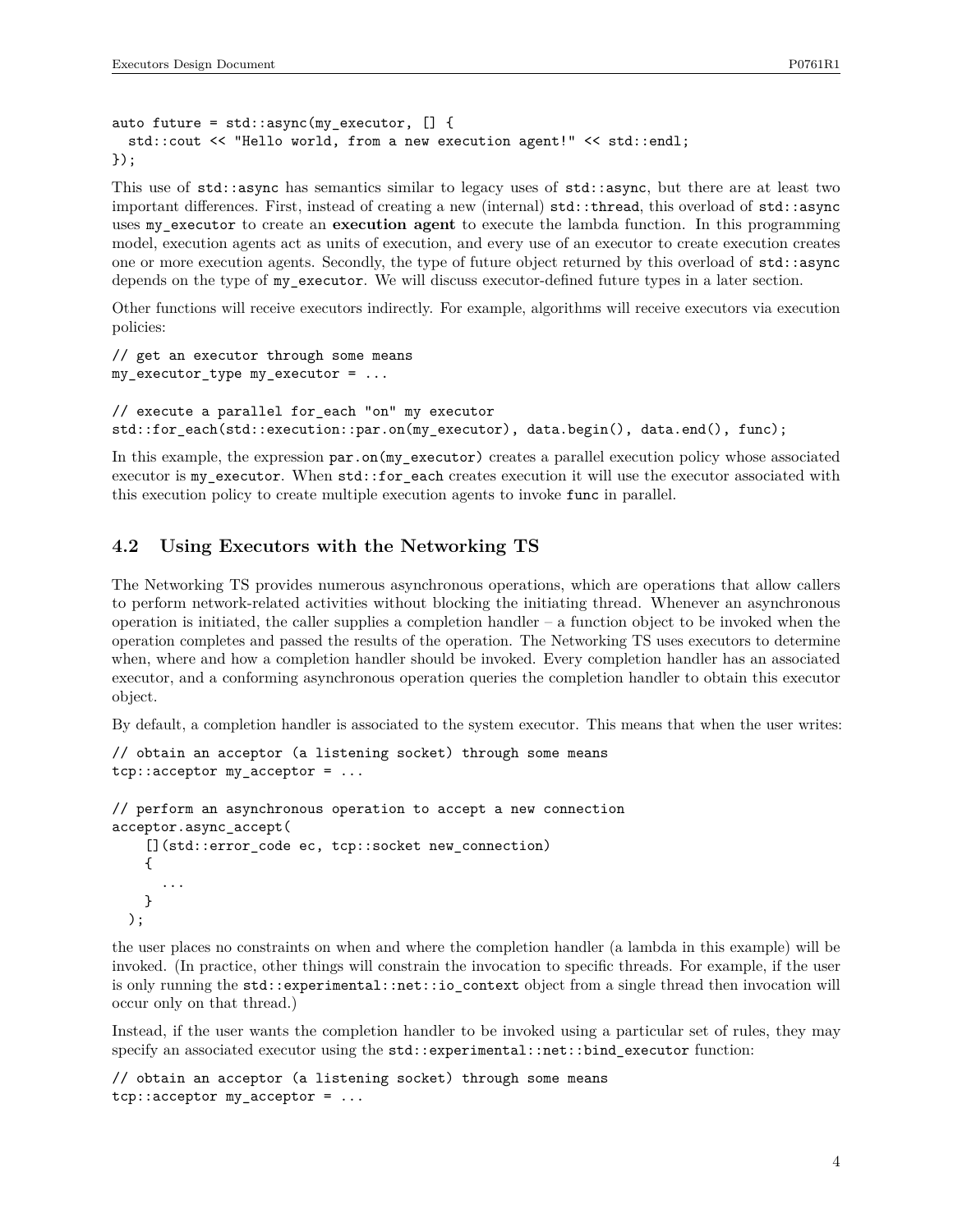```
// obtain an executor for a specific thread pool
auto my_thread_pool_executor = ...
```

```
// perform an asynchronous operation to accept a new connection
acceptor.async_accept(
```

```
std::experimental::net::bind executor(my thread pool executor,
    [](std::error code ec, tcp::socket new connection)
    {
      ...
    }
 )
);
```
The example above runs the completion handler on a specific thread pool. Other common reasons for an associated executor include guaranteeing non-concurrency for a group of completion handlers (by using a std::experimental::net::strand executor), or to embellish invocation with logging or tracing.

The std::experimental::net::bind\_executor function is a convenience function for specifying the associated executor. For user-defined completion handler types, the association may also be established by providing a nested executor\_type typedef and get\_executor member function, or by specializing the std::experimental::net::associated executor trait.

The vast majority of Networking TS users are expected to be pure consumers of asynchronous operations, as illustrated above. However, more advanced uses may require the development of custom asynchronous operations. In this case the library user will write code to interact with the associated executor directly. This interaction will adhere to the following pattern.

To begin, an asynchronous operation will obtain the associated executor from the completion handler by calling the get\_associated\_executor function:

```
auto ex = std::experimental::net::get_associated_executor(completion_handler)
```
If an asynchronous operation completes immediately (that is, within the asynchronous operation's initiating function), the completion handler is scheduled for invocation using a never-blocking executor created from the original executor ex:

```
auto never_blocking_ex = std::execution::require(ex, std::execution::never_blocking);
```

```
never blocking ex.execute(
    [h = std::move(completion_handler), my_result]() mutable
    {
      h(my_result);
    }
  );
```
A never-blocking executor is required to ensure that operations that always complete immediately do not lead to deadlock or stack exhaustion.

Otherwise, to inform the executor that there is now a pending operation, the asynchronous operation specifies that execution::outstanding\_work is a preferred property of the executor.

```
auto work_ex = std::execution::prefer(ex, std::execution::outstanding_work);
```
The asynchronous operation keeps a copy of this executor until the operation is complete.

When the asynchronous operation completes some time later, it invokes the completion handler using a (preferably) possibly-blocking executor:

auto possibly blocking ex = std::execution::prefer(work ex, std::execution::possibly blocking);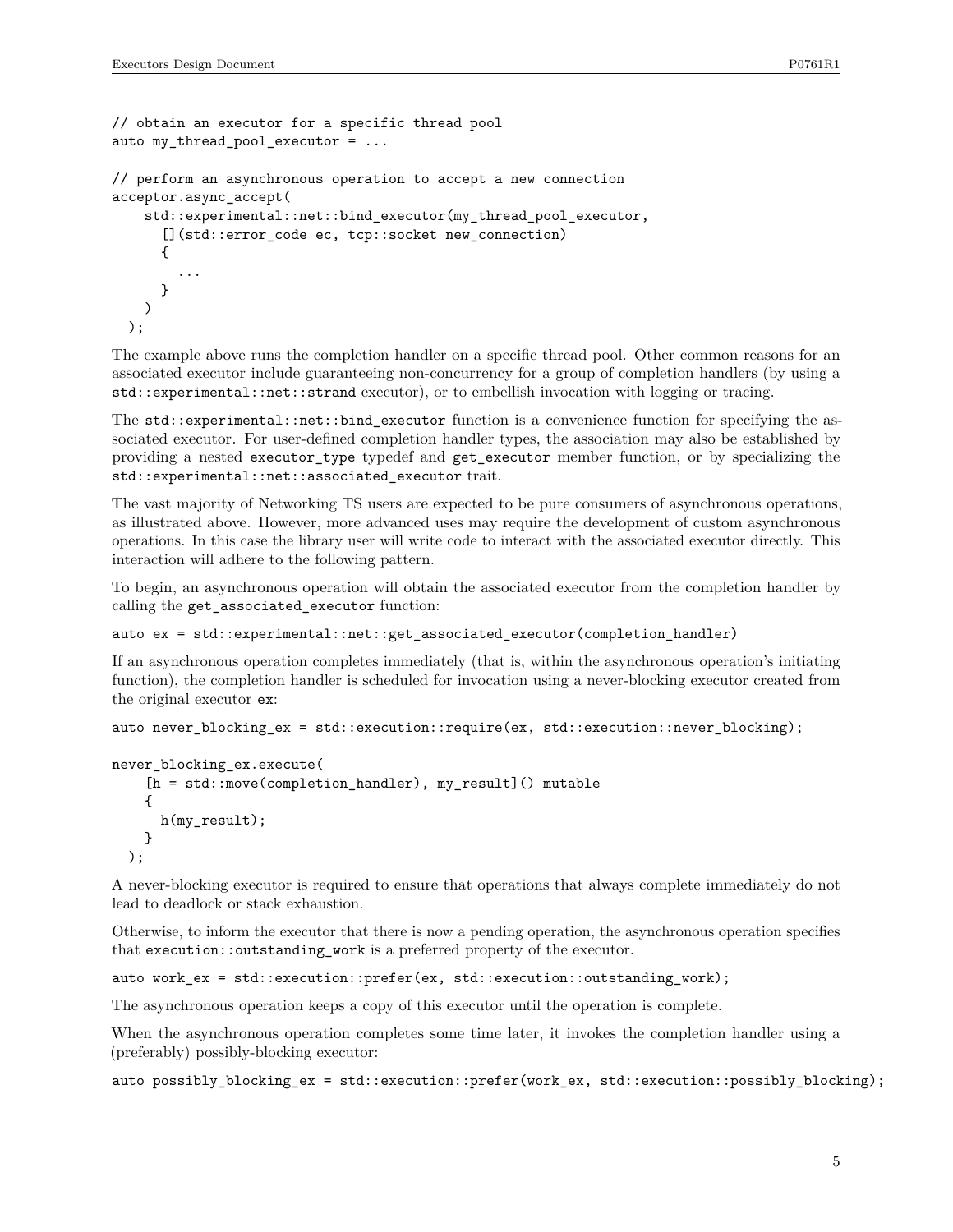```
possibly_blocking_ex.execute(
    [h = std::move(completion_handler), my_result]() mutable
    {
      h(my_result);
    }
  );
```
This allows the result to be delivered to the application code with minimal latency.

Finally, if an asynchronous operation consists of multiple intermediate steps, these steps may be scheduled using an executor which may execute submitted tasks as continuations of the calling execution agent:

```
auto continuation_ex = std::execution::prefer(work_ex, std::execution::continuation);
```

```
// asynchronous operation consists of multiple steps
continuation_ex.execute(my_intermediate_complete_handler);
```
This informs the executor of the relationship between the intermediate completion handlers, and allows it to optimize the scheduling and invocation accordingly.

## **4.3 Using Executors with Application-Level Libraries**

When composing executors with functions which use them to create execution agents, we use the following convention. When a function uses an executor to create a single agent, the first parameter is an executor. When a function uses an executor to create multiple agents at once, the first parameter is an execution policy whose associated executor is the implied executor to use. The rationale is that the requirements imposed by execution policies include ordering among agents organized into a group executing as a unit. Logically, requirements that only apply to agents executing as a group are nonsensical to functions which only create a single agent.

#### **4.3.1 Executors Associated with Execution Policies**

For example, the library interface for a numerical solver of systems of linear equations might parameterize a solve function like this:

```
template<class ExecutionPolicy>
void solve(ExecutionPolicy policy, const matrix& A, vector& x, const vector& b) {
  // invert the matrix using the policy
  matrix A_inverse = invert(policy, A);
  // multiply b by A's inverse to solve for x
  x = multiply(A_inverse, b);}
```
By organizing solve's implementation around an execution policy, it is insulated from the details of creating execution. This frees the implementer to apply their expertise to the application domain – namely, numerical linear algebra – rather than orthogonal problems introduced by execution. Simultaneously, this organization decouples solve from any particular kind of execution. Because an execution policy is exposed in solve's interface and forwarded along through its calls to lower-level functions, solve's client is in complete control over its execution.

This is a powerful way to compose libraries. For example, a client of solve may initially choose to execute solve sequentially:

```
solve(std::execution::seq, A, x, b);
```
Later, the client may introduce parallelism as an optimization: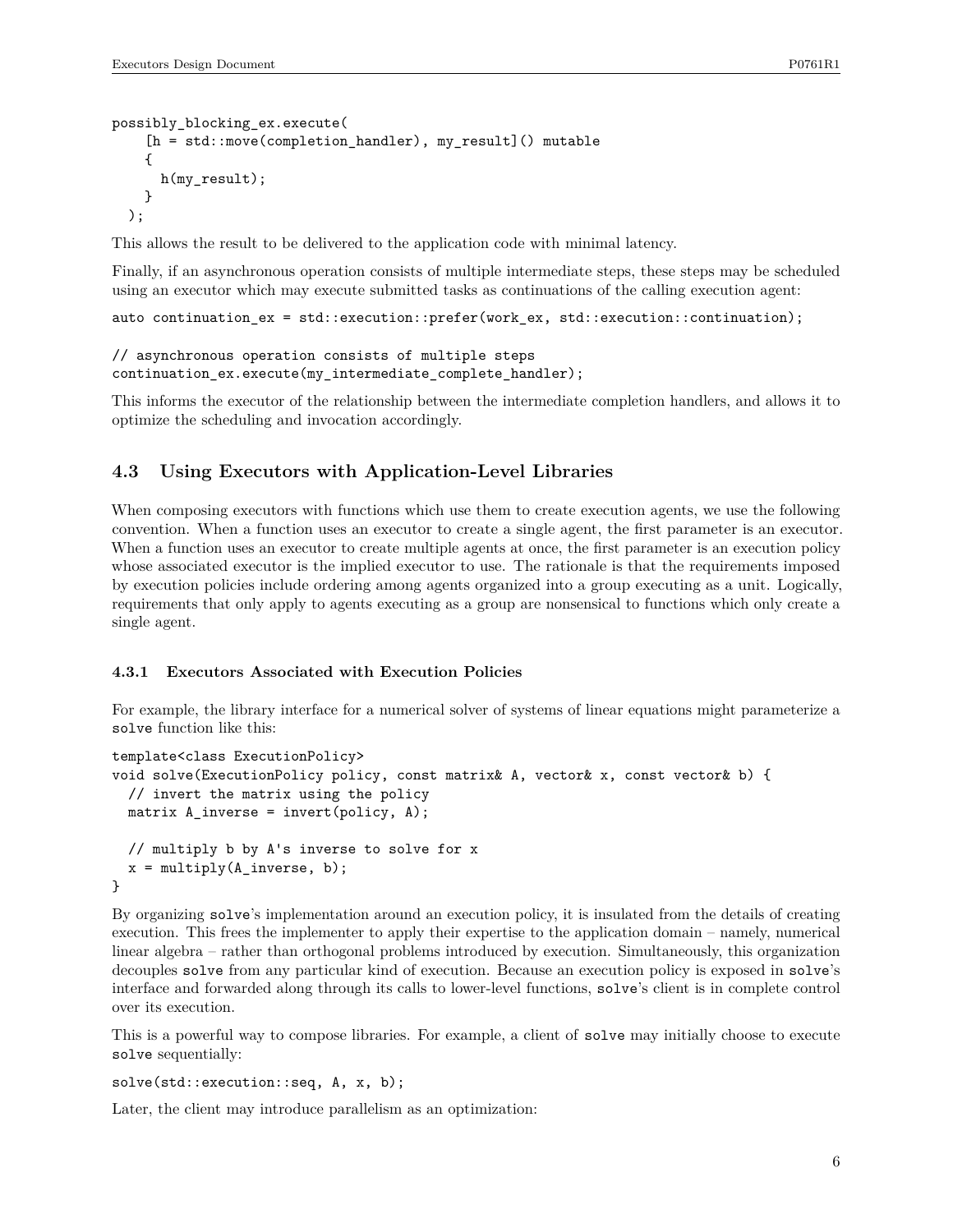solve(std::execution::par, A, x, b);

A further optimization might locate solve's execution nearer to the memory it accesses in order to avoid the performance hazards of non-uniform access. Associating an executor with affinity for particular processor cores could constrain solve to execute on those cores:

```
executor_with_affinity exec = \dots
```
solve(std::execution::par.on(exec), A, s, b);

In the meantime, the efficiency of solve or the quality of its output may have been improved through the use of a more sophisticated algorithm. Composing libraries around execution policies and executors allows these two programming activities to proceed independently.

#### **4.3.2 Executors for Coarse-Grained Tasks**

A similar argument holds for application library interfaces that consume executors directly in order to create execution agents one by one. For example, consider a library function that executes some long-running task. To avoid requiring clients to wait for its completion, this function immediately returns a future object corresponding to its completion:

```
template<class Executor>
std::execution::executor_future_t<Executor,void>
long_running_task(const Executor& exec) {
  // first, start two subtasks asynchronously
  auto future1 = subtask1(exec);
  auto future2 = subtask2(exec);
  // finally, start subtask3 when the first two are complete
  return subtask3(exec, future1, future2);
}
```
Consider long\_running\_task's interface. Because the ordering requirements imposed by an execution policy are irrelevant to long\_running\_task's semantics, it is parameterized by an executor instead of an execution policy. The type of future object returned by long\_running\_task is given by the type trait std::execution::executor\_future\_t, which names the type of future returned when asynchronous execution is created by the type of executor used as its template parameter. The implementation forwards along the executor similarly to our previous example. First, the executor is passed to calls to two independent, asynchronous subtasks. Then, the two futures corresponding to these subtasks along with the executor are used to call the third subtask. Its asynchronous result becomes the overall resulting future object.

#### **4.4 Obtaining Executors**

So far, we have not addressed the issue of actually obtaining an executor to use. We believe that there will be many different sources of executors.

**Executors from contexts.** Though our proposal makes no such requirement, we believe many execution contexts will provide methods to create executors bound to them. For example, our proposal defines static\_thread\_pool, which is an execution context representing a simple, manually-sized thread pool. Clients may receive an executor which creates work on a static\_thread\_pool by calling its .executor method:

// create a thread pool with 4 threads static\_thread\_pool pool(4);

```
// get an executor from the thread pool
```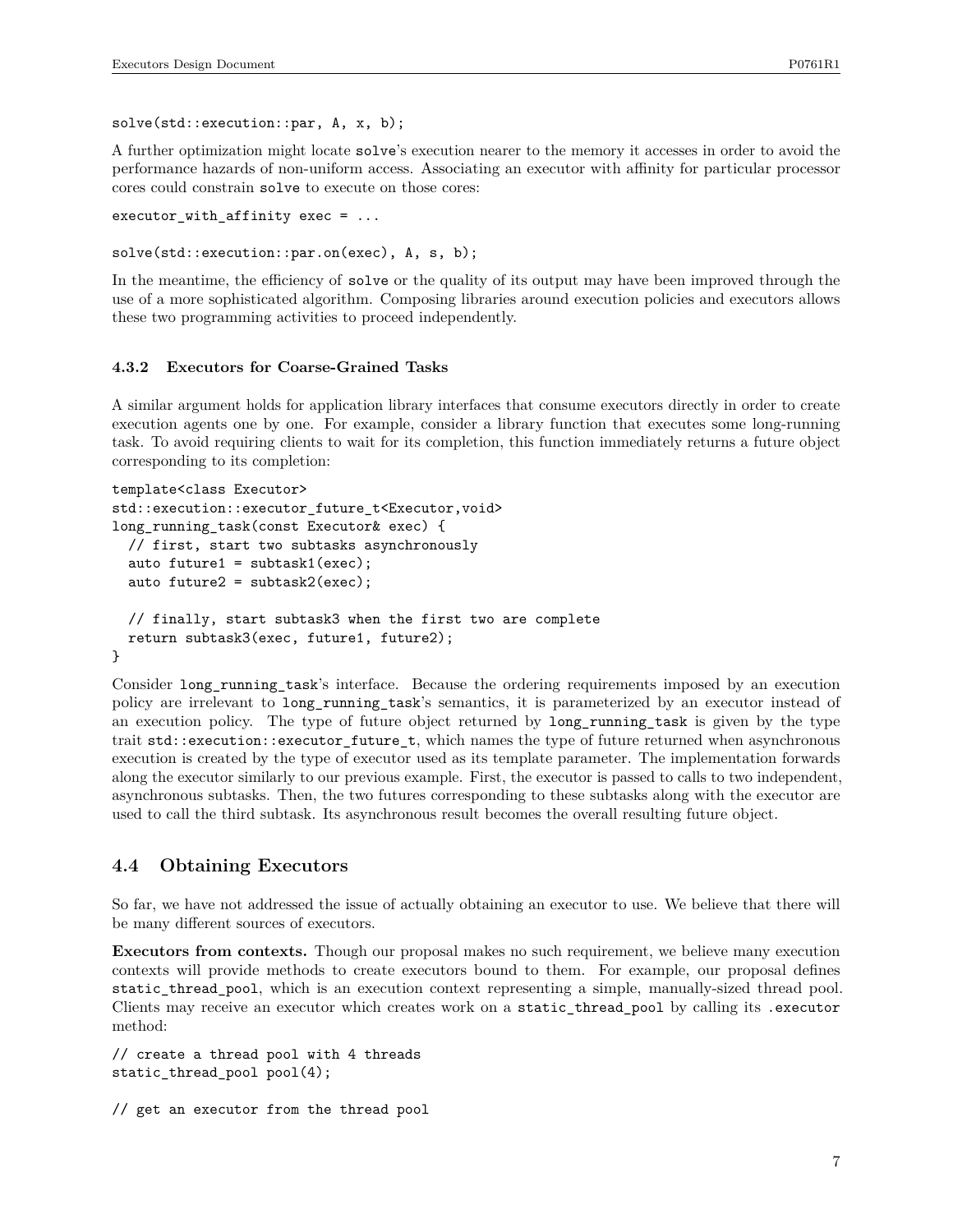auto  $exec = pool.executecutor();$ // use the executor on some long-running task

auto task1 = long\_running\_task(exec);

**Executors from policies.** Another standard source of executors will be the standard execution policies, which will each have a similar .executor method:

```
// get par's associated executor
auto par_exec = std::execution::par.executor();
```

```
// use the executor on some long-running task
auto task2 = long_running_task(par_exec);
```
**System executors.** We may also decide to provide access to implied "system" executors used by various Standard Library functions. For example, the legacy overload std::async(func) could be redefined in terms of executors in a way that also preserves its semantics. If the implied executor used by the legacy overload std::async(func) were made available, programmers porting their existing codes to our proposed new overload std::async(exec, func) could target executors in a way that preserved the original program's behavior.

**Executor adaptors.** Still other executors may be "fancy" and adapt some other type of base executor. For example, consider a hypothetical logging executor which prints output to a log when the base executor is used to create execution:

```
// get an executor from a thread pool
auto exec = pool.executor();
```

```
// wrap the thread pool's executor in a logging_executor
logging_executor<decltype(exec)> logging_exec(exec);
```

```
// use the logging executor in a parallel sort
std::sort(std::execution::par.on(logging_exec), my_data.begin(), my_data.end());
```
We do not believe this is an exhaustive list of executor sources. Like other adaptable, user-defined types ubiquitous to  $C++$ , sources of executors will be diverse.

# **5 Building Control Structures**

The previous section's examples illustrate that for the vast majority of programmers, executors will be opaque objects that merely act as abstract representations of places where execution happens. The mechanics of direct interaction with executors to create execution are irrelevant to this audience. However, these mechanics are relevant to the small audience of programmers implementing **control structures**. By control structure, we mean any function which uses an executor, directly or indirectly, to create execution. For example, std::async, the parallel algorithms library, solve, and long\_running\_task are all examples of control structures because they use a client's executor to create execution agents. In particular, our proposal adds executor support to the following control structures from the Standard Library and technical specifications.

| Standard Library    | Concurrency TS | Parallelism TS                         | Networking TS |
|---------------------|----------------|----------------------------------------|---------------|
| invoke              | future::then   | define task block                      | post          |
| async               |                | shared future:: thendefine task block- | dispatch      |
|                     |                | restore thread                         |               |
| parallel algorithms |                | $task\_block::run$                     | defer         |

| Table 2: The control structures we propose to introduce. |  |  |
|----------------------------------------------------------|--|--|
|----------------------------------------------------------|--|--|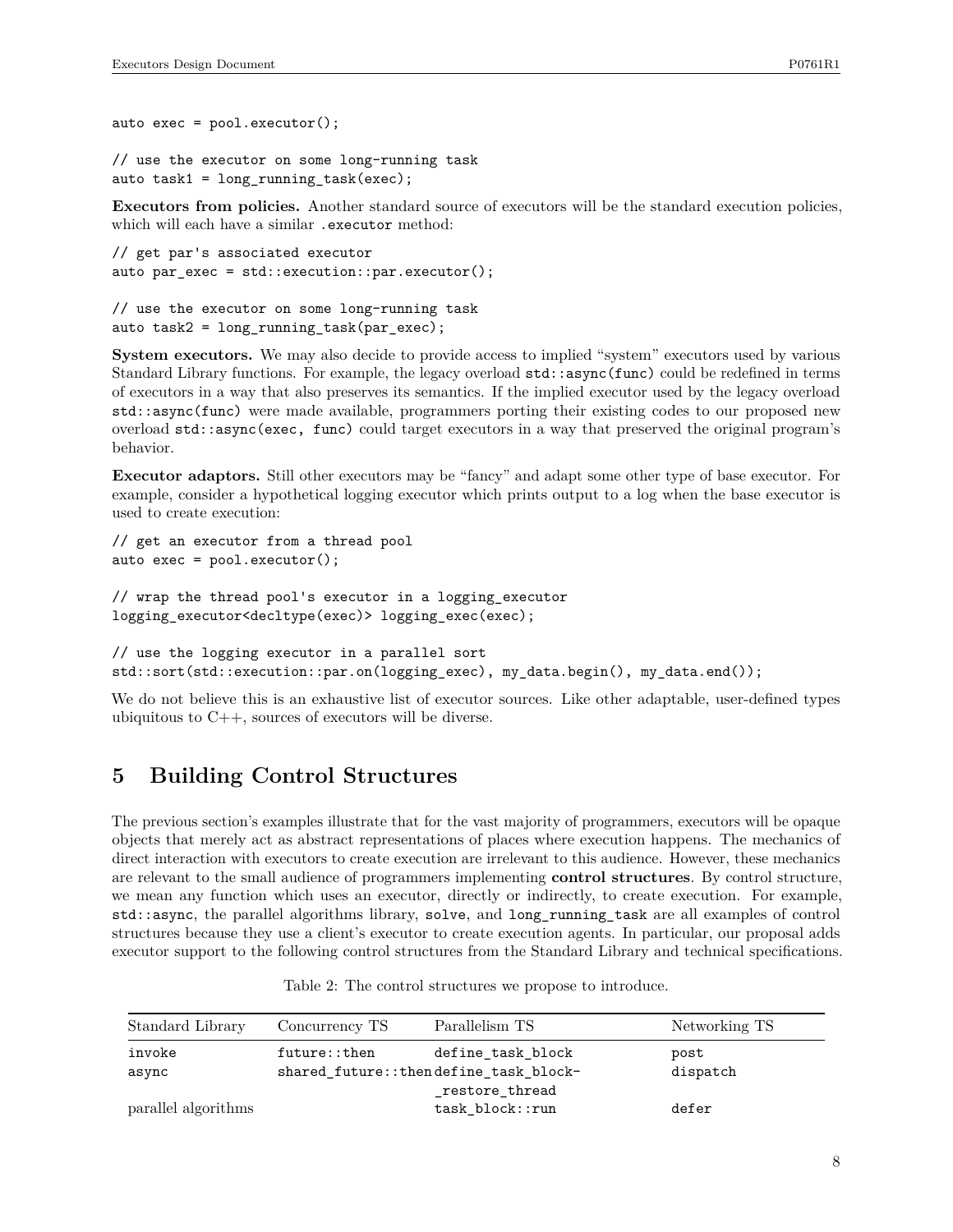| Standard Library | Concurrency TS | Parallelism TS | Networking TS                                                                                                                                                                                                            |
|------------------|----------------|----------------|--------------------------------------------------------------------------------------------------------------------------------------------------------------------------------------------------------------------------|
|                  |                |                | asynchronous<br>operations<br>strand $\langle \rangle$ (N.B.<br>although an executor<br>itself, a strand acts as<br>a control structure<br>over other executors in<br>order to guarantee<br>non-concurrent<br>execution) |

## **5.1 Fundamental Interactions with Executors via Execution Functions**

Some control structures (e.g., solve) will simply forward the executor to other lower-level control structures (invert and multiply) to create execution. However, at some low level of the call stack, one or more control structures must actually interact with the executor at a fundamental level. std::async is an illustrative example. Consider a possible implementation:

```
template<class Executor, class Future, class... Args>
execution::executor_future_t<Executor,auto>
async(const Executor& exec, Function&& f, Args&&... args) {
  // bind together f with its arguments
  auto g = \text{bind}(forward\text{-Function}>(f), forward\text{-Arg}>(args)...);// introduce single-agent, two-way execution requirements
  auto new_exec = execution::require(exec, execution::single, execution::twoway);
  // implement with execution function twoway_execute
  return new exec.twoway execute(g);
}
```
The implementation proceeds in three steps. First, we package f along with its arguments into a nullary function, g. Next, using execution::require, we introduce requirements for single-agent, two-way executor **properties**. This step uses exec to produce a new executor, new\_exec which encapsulates these requirements. Finally, we call an **execution function**. Execution functions are the fundamental executor interactions which create execution. In this case, that execution functions is . twoway\_execute, which creates a single execution agent to invoke a nullary function. The agent's execution is asynchronous, and .twoway\_execute returns a future corresponding to its completion.

Before describing the precise semantics of execution functions in detail, we will first describe executor properties which affect the way they behave.

#### **5.1.1 Executor Properties**

Executor properties are objects associated with an executor. Through calls to execution::require and execution::prefer, users may either strongly or weakly associate a property with a given executor. Such reassociations may transform the executor's type in the process. For example, in our [example implementation](#page-8-0) of [std::async](#page-8-0), we use execution::require to strongly require the single and twoway properties from exec. This operation produces new exec, whose type may be different from the type of the original executor, exec.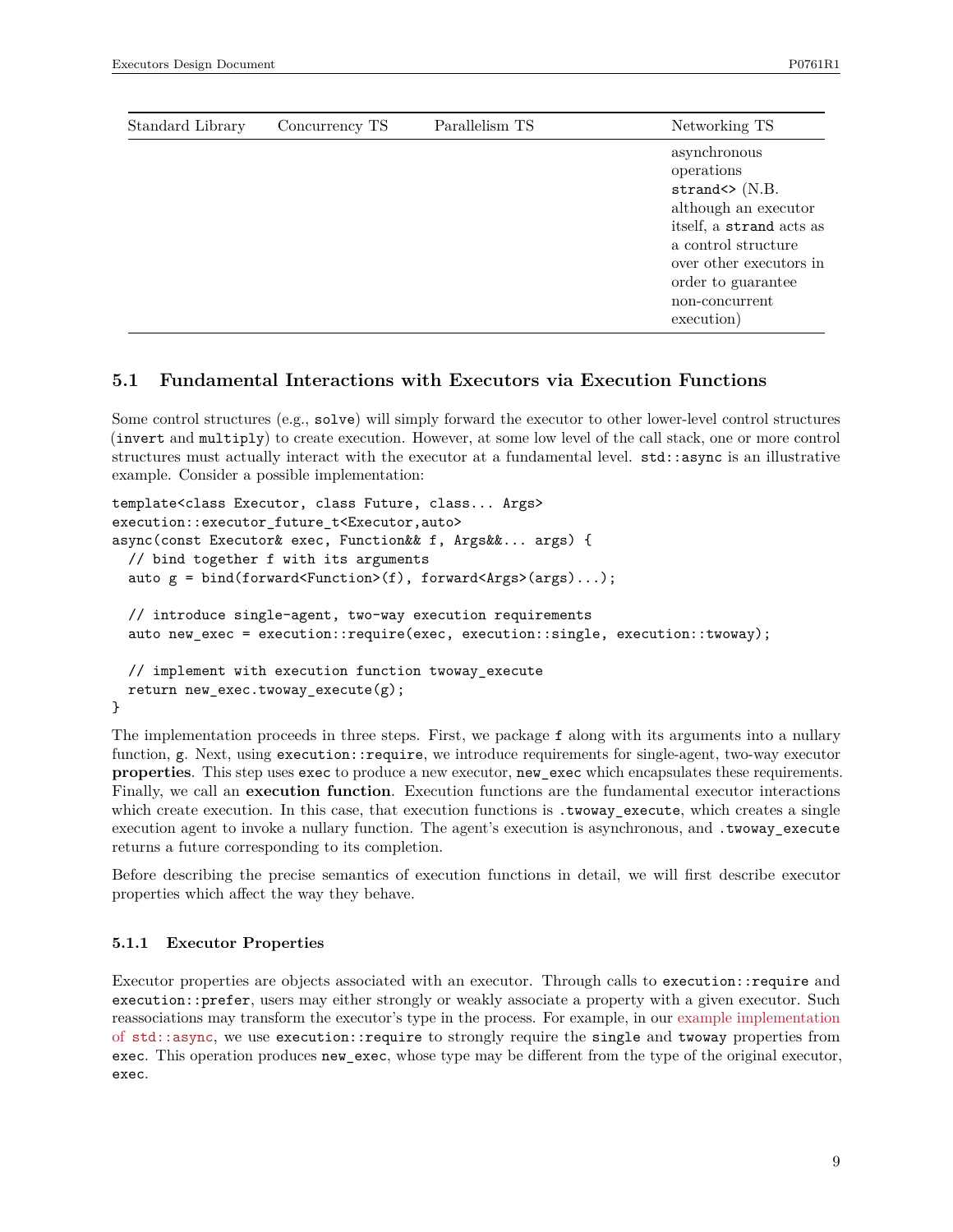### **5.1.1.1 Standard Properties**

Our design includes eight sets of properties we have identified as necessary to supporting the immediate needs of the Standard Library and other technical specifications. Two of these sets describe the directionality and cardinality of executor member functions which create execution. When a user requests these properties, they are implicitly requesting an executor which provides the execution functions implied by the request.

**Directionality.** Some execution functions return a future object corresponding to the eventual completion of the created execution. Other execution functions allow clients to "fire-and-forget" their execution and return void. We refer to fire-and-forgetful execution functions as "one-way" while those that return a future are "two-way"<sup>[2](#page-9-0)</sup>. Two-way execution functions allow executors to participate directly in synchronization rather than require inefficient synchronization out-of-band. On the other hand, when synchronization is not required, one-way execution functions avoid the cost of a future object.

The directionality properties are execution::oneway, execution::twoway, and execution::then. An executor with the execution::oneway property has either or both of the one-way execution functions: .execute() or .bulk\_execute(). An executor with the execution::twoway property has either or both of the two-way execution functions: .twoway\_execute() or .bulk\_twoway\_execute(). An executor with the execution::then property has either or both of the then\_ execution functions: then\_execute() or bulk then execute(). Because a single executor type can have one or more of these member functions all at once, these properties are not mutually exclusive.

**Cardinality.** Cardinality describes how many execution agents the use of an execution function creates, whether it be a single agent or multiple agents. We include bulk agent creation in our design to enable executors to amortize the cost of execution agent creation over multiple agents. By the same token, support for single-agent creation enables executors to apply optimizations to the important special case of a single agent.

There are two cardinality properties: execution::single and execution::bulk. An executor with the execution::single property has at least one execution function which creates a single execution agent from a single call: .execute(), twoway\_execute(), or then\_execute(). Likewise, an executor with the execution::bulk property has at least one execution function which creates multiple execution agents in bulk from a single call: .bulk\_execute(), bulk\_twoway\_execute(), or .bulk\_then\_execute(). Like the directionality properties, the cardinality properties are not mutually exclusive, because it is possible for a single executor type to have both kinds of execution functions.

Unlike the directionality and cardinality properties, which imply the existence of certain execution functions, other properties modify the behavior of those execution functions. Moreover, those properties modify the behavior of *all* of an executor's execution functions.

**Blocking.** An executor's execution functions may or may not block their client's execution pending the completion of the execution they create. Depending on the relationship between client and executed task, blocking guarantees may be critical to either program correctness or performance. An executor may guarantee that its execution functions never block, possibly block, or always block their clients.

There are three mutually-exclusive blocking properties : execution::never\_blocking, execution::possibly- \_blocking, and execution::always\_blocking. The blocking properties guarantee the blocking behavior of all of an executor's execution functions. For example, when .execute(task) is called on an executor whose blocking property is execution::never\_blocking, then the forward progress of the calling thread will never be blocked pending the completion of the execution agent created by the call. The same guarantee holds for every other execution function of that executor. The net effect is that the blocking behavior of execution functions is completely a property of the executor type. However, that property can be changed at will by transforming the executor into a different type through a call to require().

**Continuations.** There are two mutually-exclusive properties to indicate that a task submitted to an executor represents a continuation of the calling thread: execution::continuation and  $e$ xecution::not continuation. A client may use the execution::continuation property to indicate

<span id="page-9-0"></span><sup>2</sup>We think that the names "one-way" and "two-way" should be improved.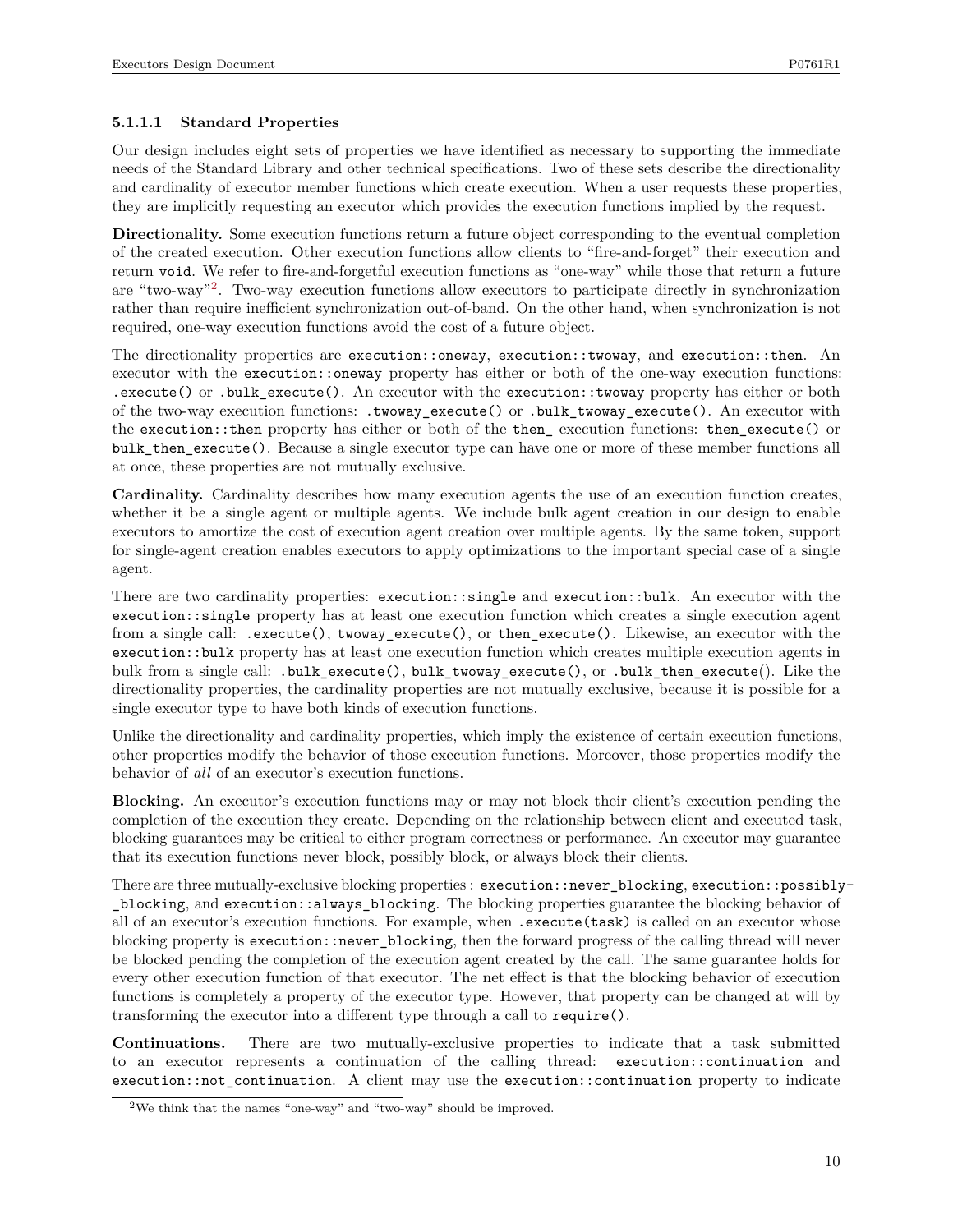that a program may execute more efficiently when tasks are executed as continuations of the client's calling thread.

**Future task submission.** There are two mutually-exclusive properties to indicate the likelihood of additional task submission in the future. The execution::outstanding\_work property indicates to an executor that additional task submission is likely. Likewise, the execution::not\_outstanding\_work property indicates that no outstanding work remains.

**Bulk forward progress guarantees.** There are three mutually-exclusive properties which describe the forward progress guarantees of execution agents created in bulk. These describe the forward progress of an agent with respect to the other agents created in the same submission. These are execution::bulk\_sequenced\_execution, execution::bulk\_parallel\_execution, and execution::bulk\_unsequenced\_execution, and they correspond to the three standard execution policies.

**Thread execution mapping guarantees.** There are two mutually-exclusive properties for describing the way in which execution agents are mapped onto threads. thread\_execution\_mapping guarantees that execution agents are mapped onto threads of execution, while new\_thread\_execution\_mapping extends that guarantee by guaranteeing that each execution agent will be individually executed on a newly-created thread of execution. These guarantees may be used by the client to reason about the availability and sharing of thread-local storage over an execution agent's lifetime.

**Allocators.** A final property, allocator, associates an allocator with an executor. A client may use this property to suggest the use of a preferred allocator when allocating storage necessary to create execution. Of the properties we have described, allocator(alloc) is the only one which takes an additional parameter; namely, the desired allocator to use.

The properties of execution created by fundamental executor interactions vary along three dimensions we have identified as critical to an interaction's correctness and efficiency. The combination of these properties determines the customization point's semantics and name, which is assembled by concatenating a prefix, infix, and suffix.

### **5.1.1.2 User-Defined Properties**

In addition to the standard properties enumerated by the previous section, our design also allows user-defined properties. A programmer may introduce a user-defined executor property by defining a property type and specializing either the require or prefer customization points. When execution::require (respectively, execution::prefer) is used with an executor and the user's property, the user's specialization of require (prefer) may introduce the property to the executor.

As an example, consider the task of adding logging to an executor. We wish to note every time the executor creates work through .execute by printing a message. First, we create a user-defined property and a "fancy" executor adaptor which wraps another executor, printing a message each time the wrapped executor creates work:

```
// a user-defined property for logging
struct logging { bool on; };
// an adaptor executor which introduces logging
template<class Ex>
struct logging_executor
{
  bool on;
  Ex wrapped;
  auto context() const noexcept { return wrapped.context(); }
  bool operator==(const logging_executor& other) const noexcept { return wrapped == other.wrapped; }
  bool operator!=(const logging_executor& other) const noexcept { return wrapped != other.wrapped; }
```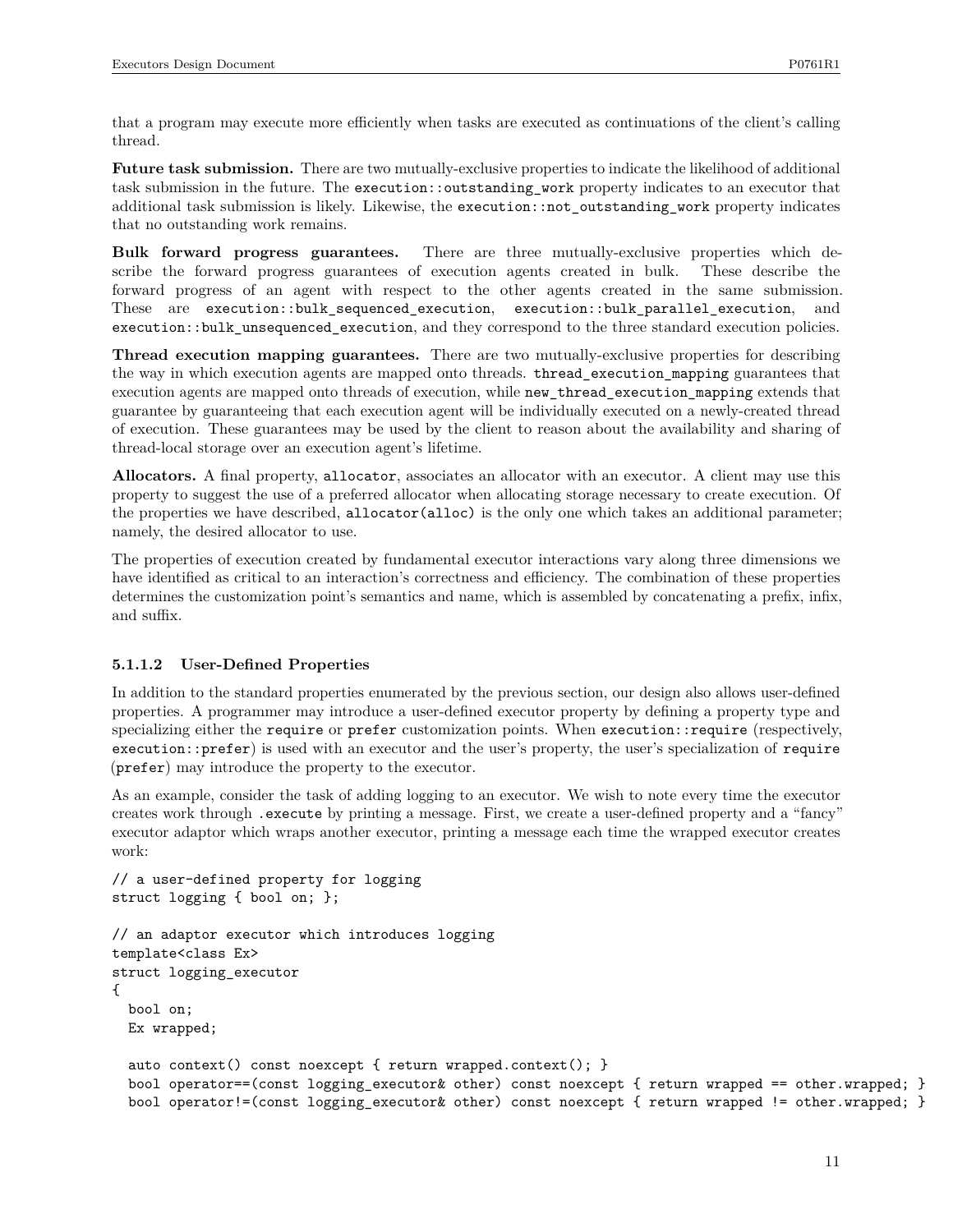```
template<class Function>
  void execute(Function f) const
  {
    if(on) std::cout << ".execute() called" << std::endl;
   wrapped.execute(f);
  }
  // intercept require & prefer requests for logging
  logging_executor require(logging l) const { return { l.on, wrapped }; }
  logging_executor prefer(logging l) const { return { l.on, wrapped }; }
  // forward other kinds of properties to the wrapped executor
  template<class Property>
  auto require(const Property& p) const
    -> logging_executor<execution::require_member_result_t<Ex, Property>>
  {
   return { on, wrapped.require(p) };
  }
  template<class Property>
  auto prefer(const Property& p) const
    -> logging_executor<execution::prefer_member_result_t<Ex, Property>>
  {
   return { on, wrapped.prefer(p) };
  }
};
```
In addition to the typical executor member functions, our logging\_executor also provides implementations of .require and .prefer. The first of these are overloads which intercept our special logging property, and their implementations return a copy of the logging\_executor with logging enabled or disabled, as indicated by the state of the logging parameter. The last two members of logging\_executor intercept "foreign" executor properties and forward them to the wrapped executor. Their result is a new logging\_executor which wraps the type of executor returned by  $w$ rapped.require(p), or  $w$ rapped.prefer(p), respectively. This type is given by the type traits execution::require member result t and execution::prefer member result t.

The final task is to provide a free function overload of require to introduce a logging executor when the provided executor does not have the logging property:

```
template<class Ex>
std::enable if t<!execution::has require member v<Ex, logging>, logging executor<Ex>>
require(Ex ex, logging l)
{
  return { l.on, std::move(ex) };
}
```
This overload of require is only enabled when the given executor type cannot natively introduce logging through a call to .require(logging). Note that because our logging\_executor does provide such a member function, this overload of require is disabled for logging\_executors. This policy prevents redundantly nested instantiations of the form logging\_executor<logging\_executor<...>>.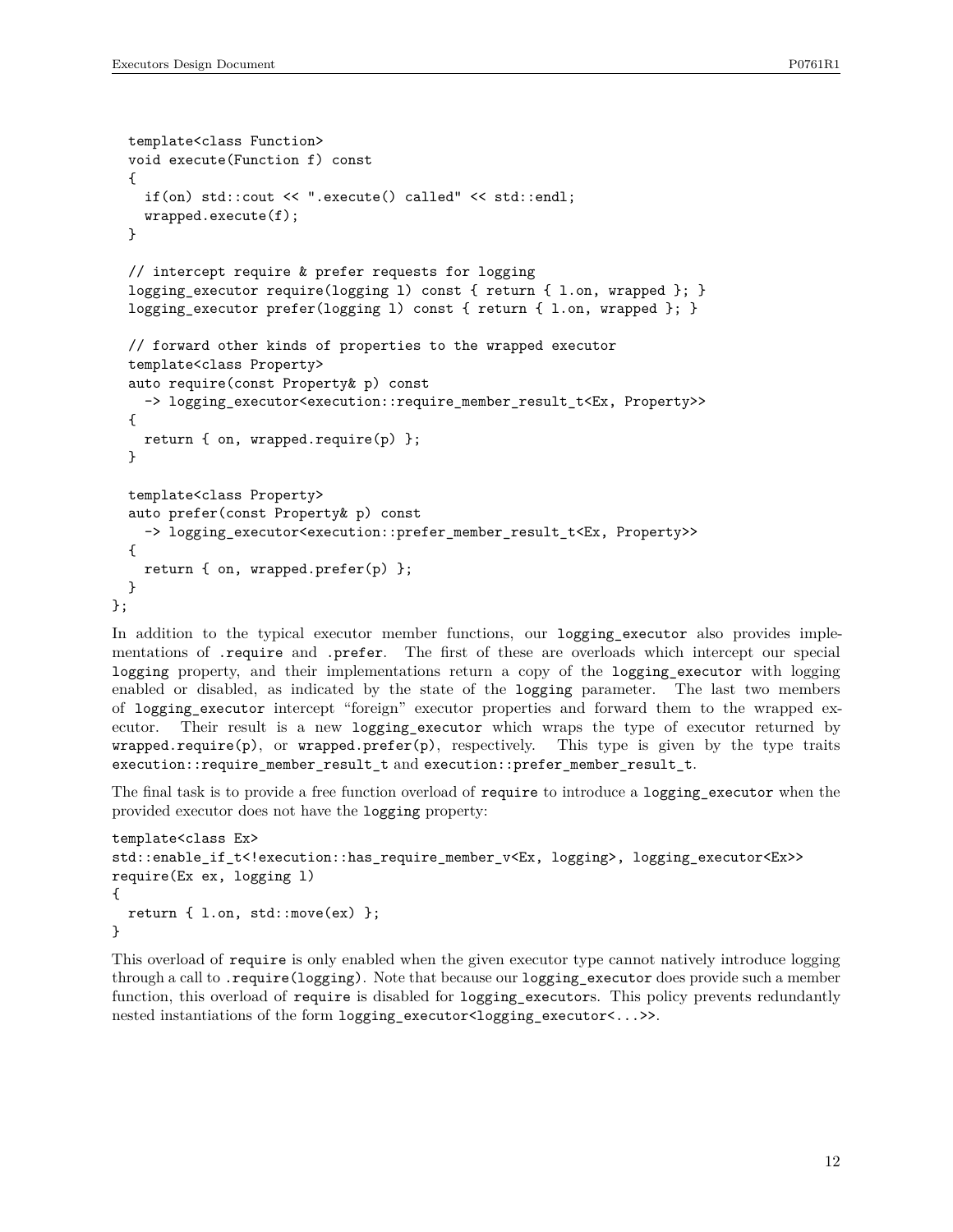#### **5.1.2 Execution Functions**

Once a user has introduced any requirements or preferences, they use the resulting executor's **execution functions** to actually create execution. There are six of these, resulting from the cross product of the cardinality and directionality properties:

| Name                | Cardinality | Directionality |
|---------------------|-------------|----------------|
| execute             | single      | oneway         |
| twoway_execute      | single      | twoway         |
| then_execute        | single      | then           |
| bulk execute        | bulk        | oneway         |
| bulk_twoway_execute | bulk        | twoway         |
| bulk then execute   | bulk        | then           |

In a concrete context, the type of the executor, and therefore its suite of member functions, is known a priori. In such cases, execution functions may be called safely without the use of execution::require:

```
void concrete_context(const my_oneway_single_executor& ex)
{
  auto task = \dots;
  ex.execute(task);
}
```
In a generic context, the programmer should use execution::require to ensure that the necessary execution function is available.

```
template<class Executor>
void generic_context(const Executor& ex)
{
  auto task = \dots;
  // ensure .execute() is available with execution::require()
  execution::require(ex, execution::single, execution::oneway).execute(task);
}
```
In any case, each execution function has a unique semantic meaning corresponding to a particular use case.

#### **5.1.2.1 Single-Cardinality Execution Functions**

First we describe the general semantics of single-cardinality execution functions. For example, .twoway\_execute:

```
template<class Function>
executor_future_t<Executor, std::invoke_result_t<std::decay_t<Function>>
twoway execute(Function&& f) const;
```
In the descriptions that follow, let Executor be the type of  $*$ this; that is, the type of the executor. The only parameter of .twoway\_execute is a callable object encapsulating the task of the created execution. The member function is const because executors act as shallow-const "views" of execution contexts. Creating execution does not mutate the view. Single-agent execution functions receive the callable as a forwarding reference. Single-agent, two-way customization points return the result of the callable object through a future as shown above. One-way customization points return void.

For .then\_execute, the second parameter is a future which is the predecessor dependency for the execution:

template<class Function, class Future>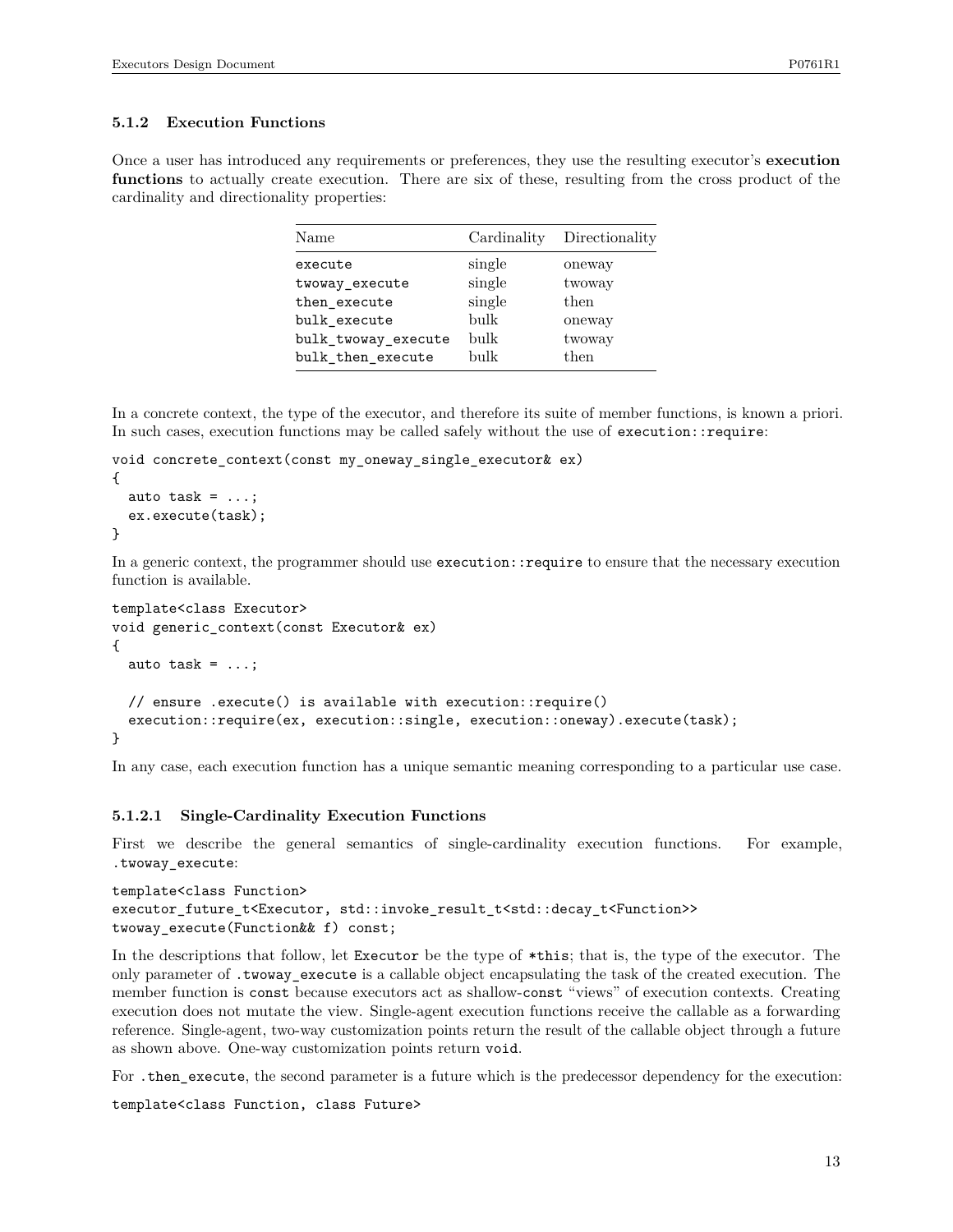executor\_future\_t<Executor,std::invoke\_result\_t<std::decay\_t<Function>,U&>> then\_execute(Function&& f, Future& predecessor\_future) const;

Let U be the type of Future's result object. The callable object f is invoked with a reference to the result object of the predecessor future (or without a parameter if a void future). By design, this is inconsistent with the interface of the Concurrency TS's std::experimental::v1::future::then which invokes its continuation with a copy of the predecessor future. Our design avoids the composability issues of std::experimental::v1::future::then [9] and is consistent with .bulk\_then\_execute, discussed below. Note that the type of Future is allowed to differ from executor future t<Executor,U>, enabling interoperability between executors and foreign or new future types.

Note that execution functions do not receive a parameter pack of arguments for f. This is a deliberate design intended to embue all customization point parameters with a semantic meaning which may be exploited by the executor. Generic parameters for f would have no special meaning to the execution function. We expect most clients to manipulate executors through higher-level control structures which are better positioned to provide conveniences like variadic parameter packing. Otherwise, a client may use std::bind if an appropriate control structure is unavailable.

#### **5.1.2.2 Bulk-Cardinality Execution Functions**

Bulk-cardinality execution functions create a group of execution agents as a unit, and each of these execution agents calls an individual invocation of the given callable function object. The forward progress ordering guarantees of these invocations are given by  $std::execution::execution\_bulk$  forward\_progress\_guarantee\_t. Because they create multiple agents, bulk execution functions introduce ownership and lifetime issues avoided by single-cardinality customization points and they include additional parameters to address these issues. For example, consider .bulk\_twoway\_execute:

```
template<class Function, class Factory1, class Factory2>
executor_future_t<Executor,std::invoke_result_t<Factory1>>
bulk_twoway_execute(Function f, executor_shape_t<Executor> shape,
                    Factory1 result_factory, Factory2 shared_parameter_factory) const;
```
**Bulk results.** The first difference is that .bulk\_twoway\_execute returns the result of a **factory** rather than the result of f. Because bulk customization points create a group of execution agents which invoke multiple invocations of f, the result of execution is ambiguous. For example, all results of f could be collected into a container and returned, or a single individual result could be selected and returned. Our design requires the client to explicitly disambiguate the result via a factory. The result\_factory is simply a callable object that is invoked before the group of execution agents begins invoking f, and the result of this factory is passed as a parameter to the invocations of f, which may arbitrarily mutate the result as a side effect. Any result of f itself is discarded.

**Pass-by-value.** Next, note that **f** is passed by value, rather than via forwarding reference. In general, it is impossible to elect a single agent to own f during execution because the group of agents may not be executing concurrently with each other or with the client. Instead, each agent owns a copy of f. One consequence of this policy is that move-only callables must be passed by a proxy such as  $std::reference\_vrapper$ .

**Shape.** The first new parameter is shape, which describes the index space of the group of created execution agents. Each agent in the group is assigned a unique point in this index space and the agent receives it as a parameter to f. The type of this index is executor\_index\_t<Executor>. Currently, our proposal requires executor\_shape\_t (and hence executor\_index\_t) to be an integral type, but we envision generalizing this to support higher-dimensional index spaces.

Factories. The next two parameters are factories. The first is the result\_factory, which we have already discussed. The second factory creates a shared parameter for f. Like the result, the shared parameter is constructed before the group of agents begins execution and it is passed as a parameter to f. Unlike the result, the shared parameter is discarded. Its purpose is to act as a temporary data structure shared by all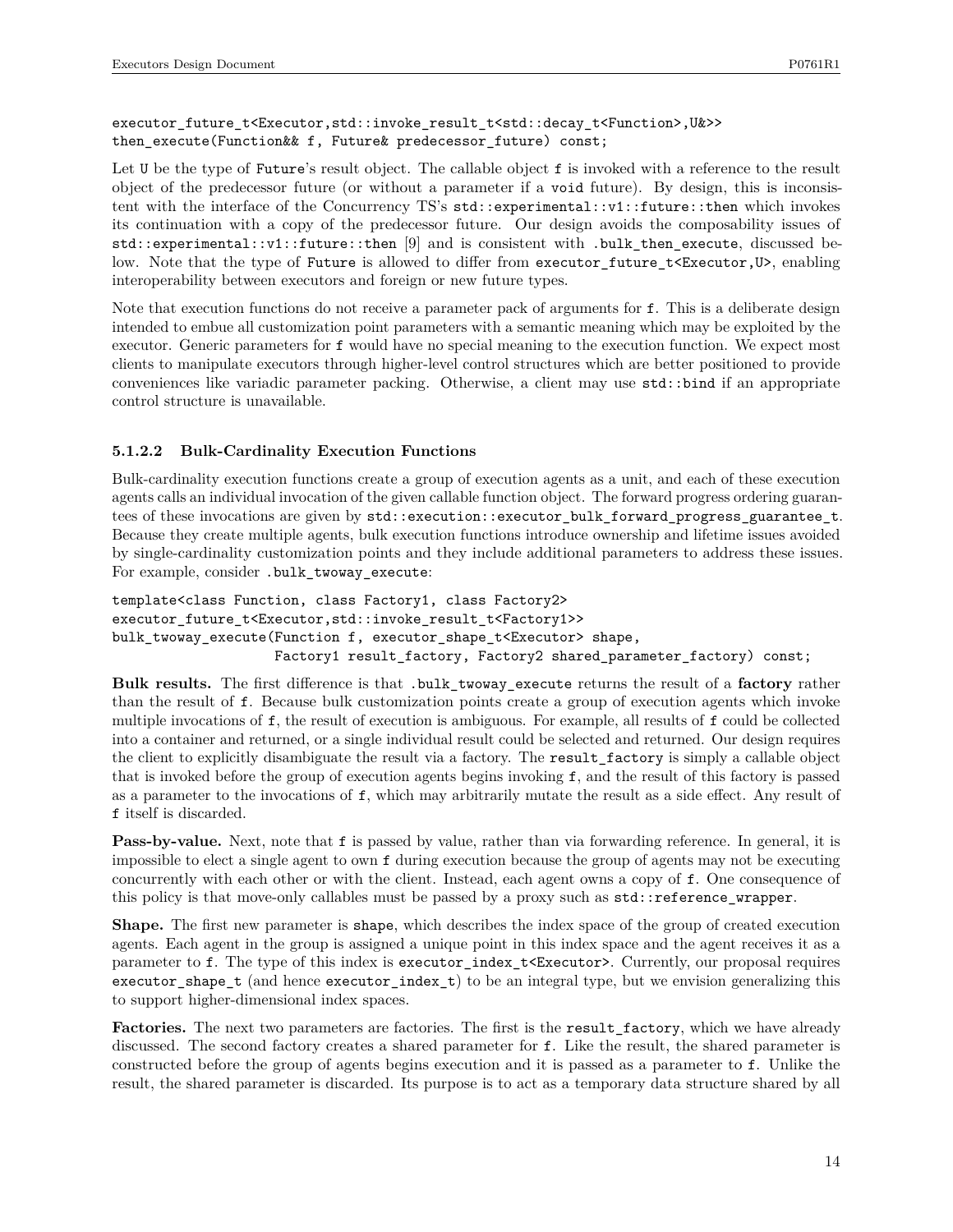execution agents during the computation. Examples are  $\text{std}$ ::barrier or  $\text{std}$ ::atomic objects. If the client desires to retain the shared parameter, it may be incorporated into the result during the execution of f.

The result and shared parameter are passed indirectly via factories instead of directly as objects because we believe this is the most general-purpose and efficient scheme to pass parameters to newly-created groups of execution agents [8]. First, factories allow non-movable types to be parameters, including concurrency primitives like std::barrier and std::atomic. Next, some important types are not efficient to copy, especially containers used as scratchpads. Finally, the location of results and shared parameters will be important to a parallel algorithm's efficiency. We envision associating allocators with individual factories to provide control<sup>[3](#page-14-0)</sup>.

The user function receives the shared state objects via bare references rather than an alternative channel such as std::shared\_ptr because the lifetime of these shared objects is bound to the entire group of agents which share them. Because the sharing relationship is structured and identified beforehand, this enables optimizations that would be impossible for shared\_ptr. For example, the way shared\_ptr allows sharers to join and leave its group of sharers in an unstructured fashion necessitates dynamic storage and reference counting. By contrast, the structure enforced by bulk customization permits more efficient storage and sharing schemes.

**Bulk continuations.** Like .then\_execute, .bulk\_then\_execute introduces a predecessor future upon which the bulk continuation depends:

```
template<class Function, class Future, class Factory1, class Factory2>
executor_future_t<Executor,std::invoke_result_t<Factory1>>
bulk_then_execute(Function f, executor_shape_t<Executor> shape,
                  Future& predecessor future,
                  Factory1 result_factory, Factory2 shared_factory) const;
```
If the predecessor future's result object is not void, a reference to the predecessor object is passed to f's invocation. Like the result and shared parameter, we pass the predecessor object by reference because no single agent in the group is its owner. The predecessor is collectively owned by the entire group of agents. As a consequence, f must carefully synchronize access to the predecessor object to avoid creating data races.

**Parameter order.** In any case, f is invoked with parameters provided in the same order as the corresponding parameters of the customization point. The agent index is always the first parameter, followed by the parameters emanating from predecessor\_future, result\_factory, and shared\_factory.

## **5.2 Customization Points Adapt An Executor's Native Functionality**

Our std::async [implementation example](#page-8-0) did not interact with the incoming executor directly through a member function. Our design allows the user to interpose the execution::require and execution::prefer customization points between control structures and executors to create a uniform interface to target. Recall that we have identified a set of six execution functions and we expect that this set may grow in the future. Since it would be too burdensome for every type of executor to natively support this entire growing set of possible interactions, our design allows executors to select a subset for native support.

At the same time, for any given executor, control structures need access to the largest possible set of fundamental interactions. Control structures gain access to the entire set  $4$  of execution functions via adaptation. When an executor natively supports the execution function requested through execution::require, execution::require acts like the identity function and returns the executor unchanged. When the requested execution function is unavailable, the executor's native execution functions are adapted to fulfill the requested requirement.

<span id="page-14-0"></span><sup>3</sup>This envisioned allocator support is why we refer to these callable objects as "factories" rather than simply "functions" or "callable objects".

<span id="page-14-1"></span><sup>&</sup>lt;sup>4</sup>In certain cases, some interactions are impossible because their requirements are inherently incompatible with a particular executor's provided functionality. For example, a requirement for never-blocking execution from an executor which always executes "inline".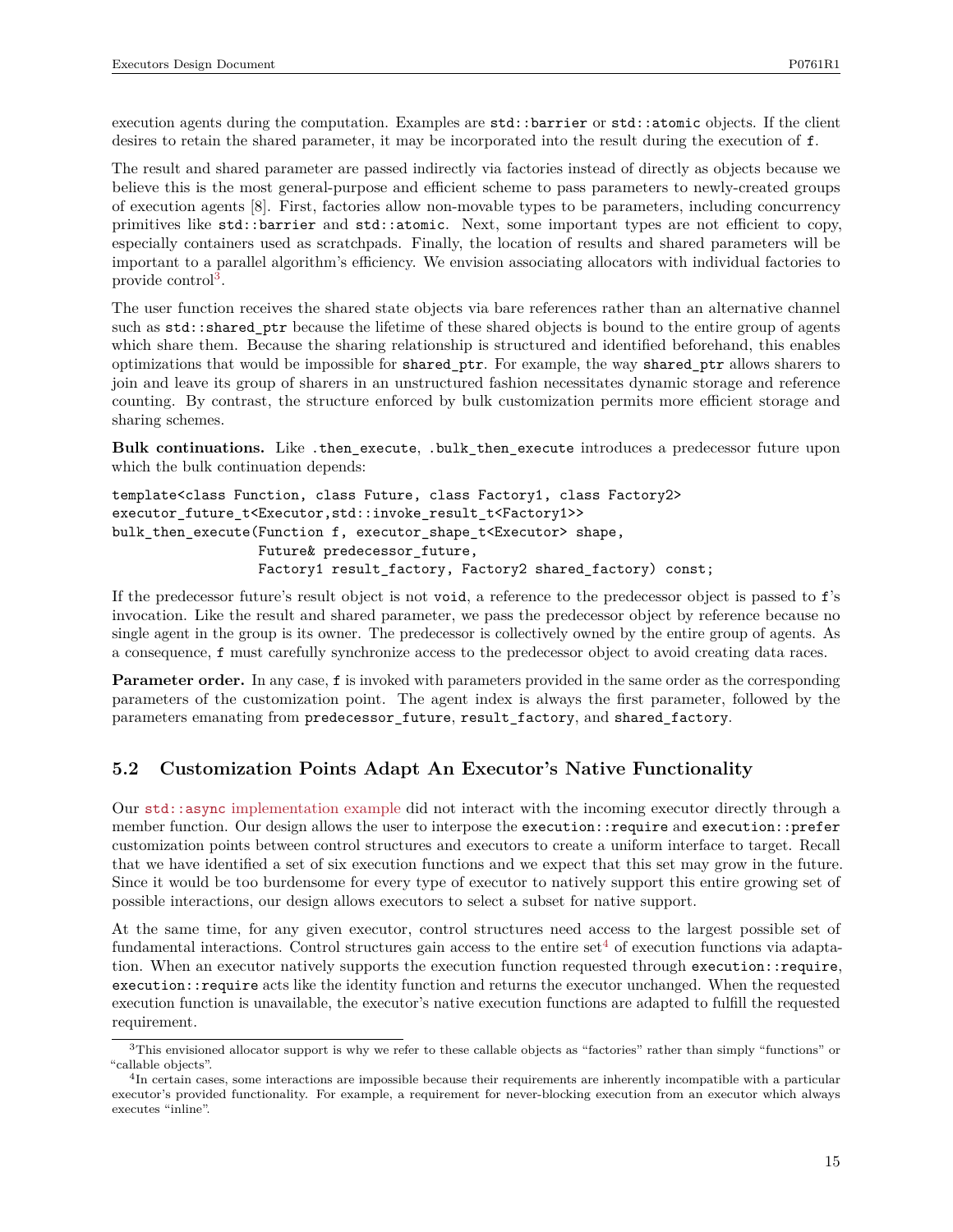As a simple example, consider a possible adaptation performed by execution::require(ex, execution::always\_blocking) when ex does not natively guarantee always-blocking execution:

```
template<class Executor>
struct always_blocking_adaptor
{
  Executor wrapped;
  template<class Function>
  executor_future_t<Executor, std::invoke_result_t<std::decay_t<Function>>
  twoway_execute(Function&& f) const
  {
   // create twoway execution through the wrapped executor
   auto future = wrapped.twoway_execute(std::forward<Function>(f));
   // make the resulting future ready
   // note that this always blocks the caller
   future.wait();
    // return the future
   return future;
  }
  ...
};
```
In this case, execution::require(ex, execution::always\_blocking) can return a copy of ex wrapped inside always\_blocking\_adaptor if ex does not natively provide always-blocking execution. Even if ex does not natively provide always-blocking execution, its client may use ex as if it does.

**Property preservation.** There are limits to the kinds of adaptations that execution::require and execution::prefer may apply, and these limits preserve executor properties. The rationale is that a customization point should not introduce surprising behavior when adapting an executor's native functionality. During adaptation, the basic rule we apply is that only the properties requested through a call to either execution::require or execution::prefer may be changed. The resulting executor must retain all the other properties of the original executor which were not named by the call.

## **5.3 Customization Points Query An Executor's Properties**

The current value of an executor's property can be queried through the execution::query customization point. This can be useful for querying whether a call to the execution::prefer was successful and the requested property is honoured by the returned executor but also as a general interface for querying information about an executor's capabilities.

Whether a property can be queried can be known at compile-time using the execution::can\_query\_v type trait.

The property value type which is returned can be known at compile-time using the execution::property\_value type trait. This type will often be bool as querying a property will often return whether that property is enabled. However properties which require a value such as the allocator property are expected to return a container which can optionally store a value such as  $\text{std}$ ::optional. If the implementation wishes to also have the option to return an error then it may choose to return std::expected (see P0323r2) or std::status\_value (see P0262r1) in order to also provide an error or status in the case where the property could not be queried. The execution::property\_value type is required to always be DefaultConstructible (C++Std [defaultconstructible]).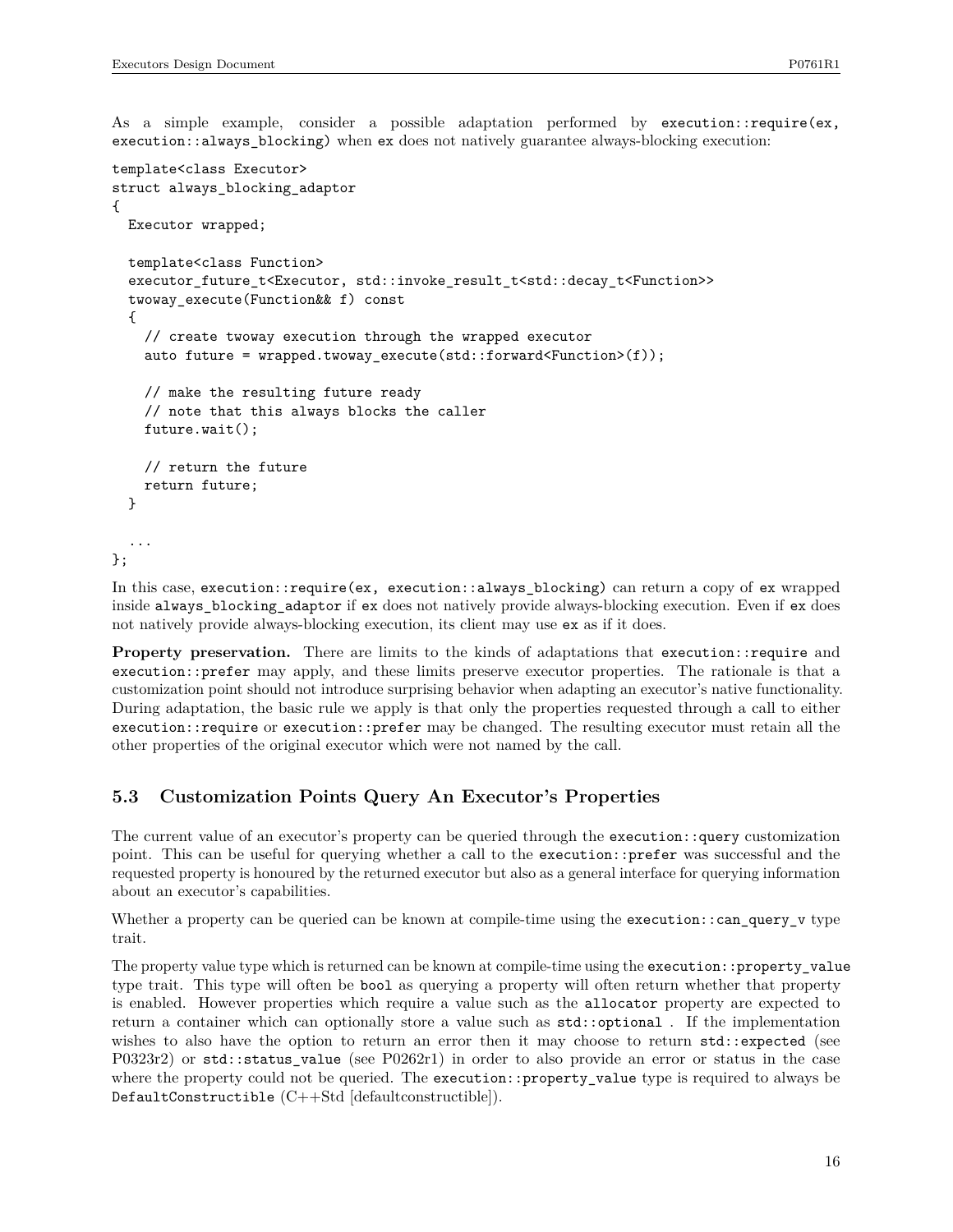```
Example using std::optional:
// get an executor through some means
my_executor_type my_executor = ...
std::optional<std::allocator<void>> opt = my_executor.query(allocator);
if (opt.has_value()) {
  do_something_with(opt.value());
}
Example using std::expected:
// get an executor through some means
my_executor_type my_executor = ...
std::expected<std::allocator<void>, property_error> exp = my_executor.query(allocator);
if (exp.has_value()) {
 do_something_with(exp.value());
} else {
  handle_error(exp.error());
}
Example using std::status_value:
// get an executor through some means
my_executor_type my_executor = ...
std::status_value<property_query, std::allocator<void>> sv = my_executor.query(allocator);
if (sv.status() == property_query::success) {
  do_something_with(sv.value());
} else {
 handle_error(sv);
}
```
The execution::query customization point can be used to retrieve the current value of standard properties, however it can also be used to retrieve the value of properties which represent executor capabilities or information. Some examples of these are the optimal shape for execution, memory affinity, execution priority, logging and tracing or task grouping. It's expected that an implementation will provide additional implementation specific properties.

## **6 Implementing Executors**

A programmer implements an executor by defining a type which satisfies the requirements of the executor interface. The simplest possible example is an executor which always creates execution "inline":

```
struct inline_executor {
  bool operator==(const inline_executor&) const noexcept {
    return true;
  }
  bool operator!=(const inline_executor&) const noexcept {
   return false;
  }
```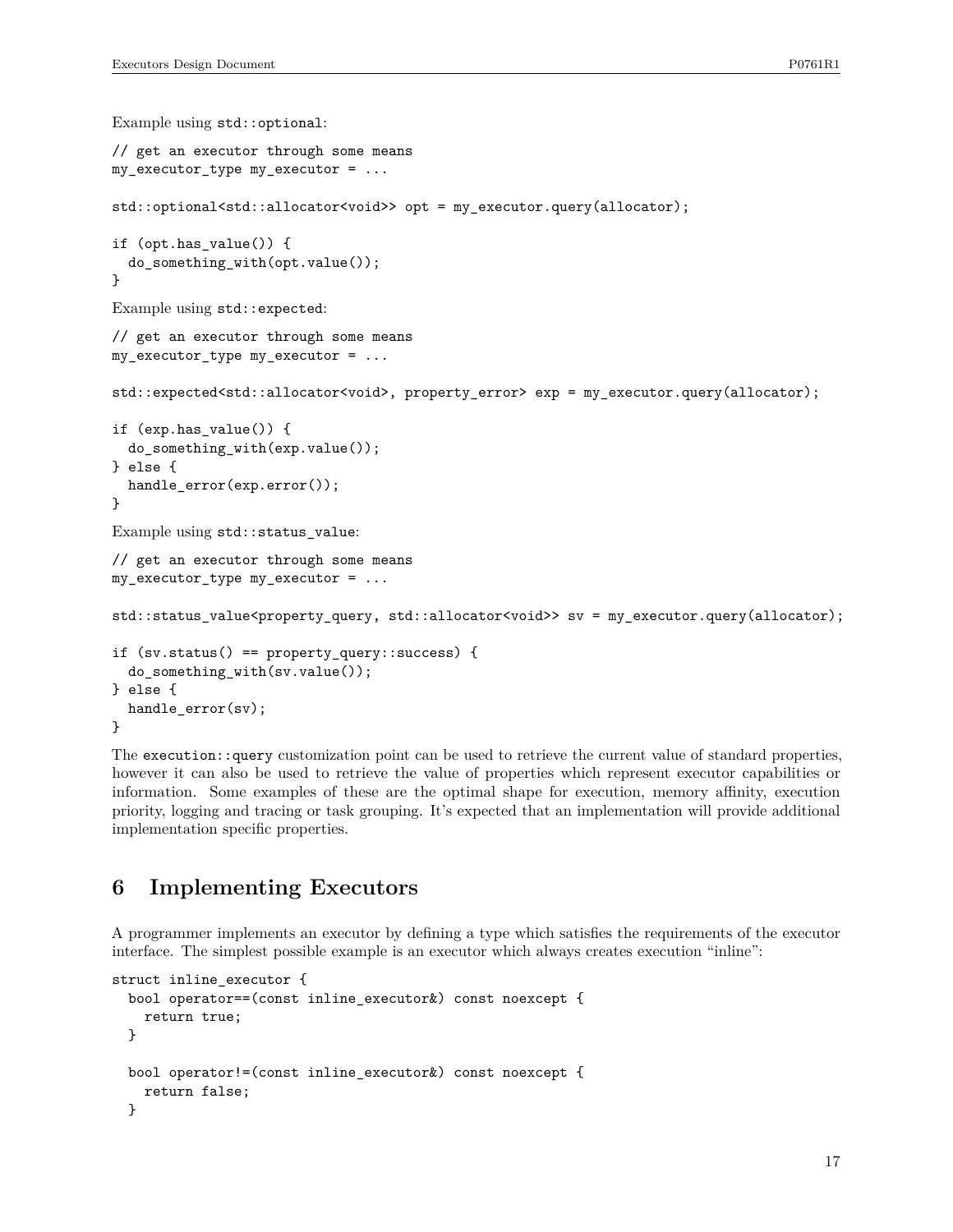```
const inline_executor& context() const noexcept {
    return *this;
  }
  inline_executor require(execution::always_blocking) const noexcept
  {
    return *this;
  }
  template<class Function>
  void execute(Function&& f) const noexcept {
    std::forward<Function>(f)();
  }
};
```
First, all executor types must be CopyConstructible, which our inline\_executor implicitly satisfies. Other requirements are satisfied by explicitly defining various member types and functions for introspection, property requests, and execution agent creation.

## **6.1 Introspection**

Clients introspect executors at runtime through functions and at compile time through executor-specific type traits.

#### **6.1.1 Functions**

**Executor identity.** All executors are required to be EqualityComparable in order for clients to reason about their identity. If two executors are equivalent, then they may be used interchangably to produce the same side effects. For example, because inline\_executor::execute simply invokes its function inline, all instances of inline\_executor produce the same side effects and are therefore equivalent.

As another example, consider an executor type which creates execution agents by submitting to a thread pool. Suppose two executors of this type submit to the same underlying thread pool. These executors are equivalent because they both produce the same side effect of submitting to a common thread pool. However, if one of these executors were to change its underlying thread pool, they would become nonequivalent.

As a final example, consider a prioritizing executor type which submits work with an associated priority to a queue. The queue executes work in order of priority, and when two tasks have equivalent priority they are executed in non-deterministic order. Suppose two executors of this type submit to the same underlying queue, but with different priorities. These two executors are nonequivalent, because even though they both submit to a common underlying queue, they do so with different priority. Therefore, these executors produce different side effects and cannot be used interchangeably.

**Execution context access.** Next, all executors are required to provide access to their associated execution context via a member function named .context. The single type requirement for execution context types is EqualityComparable. However, we envision that these requirements will be refined in specializations as future proposals introduce additional requirements for their specific use cases. The NetworkingExecutionContext concept to be specified by the Networking TS already provides one example of refinement.

In non-generic programming contexts where the concrete types of executors and their associated contexts are known in advance, clients may use execution context identity to reason about underlying execution resources in order to make choices about where to create execution agents. In generic programming contexts such as templates the concrete type of execution context will not be known. However, the programmer may still manipulate execution contexts semi-generically through specializations which apply to concrete contexts.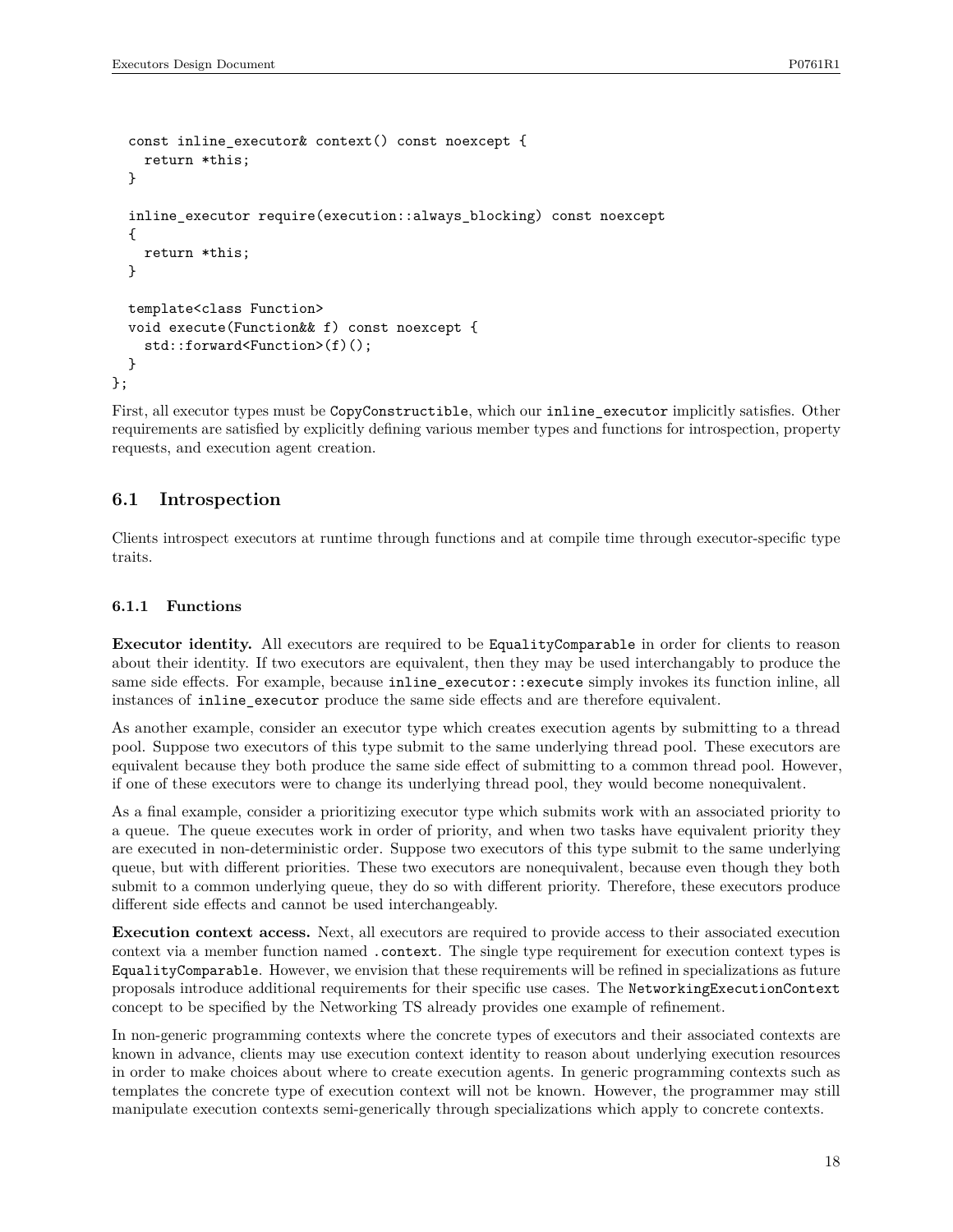Recall inline executor. Because it is such a simple executor, it serves as its own execution context. Its .context() function simply returns a reference to itself. In general, more sophisticated executors will return some other object. Consider a thread pool executor:

```
class thread_pool_executor {
  private:
   mutable thread pool& pool ;
  public:
   thread_pool_executor(thread_pool& pool) : pool_(pool) {}
   bool operator==(const thread_pool& other) const noexcept {
      return pool_ == other.pool_;
   }
   bool operator!=(const thread_pool& other) const noexcept {
      return pool_ != other.pool_;
   }
   const thread_pool& context() const noexcept {
      return pool_;
   }
    ...
   template<class Function>
   void execute(Function&& f) const {
      pool_.submit(std::forward<Function>(f));
   }
};
```
In this example, an executor which creates execution agents by submitting to a thread pool returns a reference to that thread pool from .context.

Our design allows programmers to reason about the identities of executors and execution contexts separately because the side effects they create may be distinct. For example, perfoming comparisons on thread\_pool\_executor objects yields no additional information than could be gained by comparing their execution contexts directly. The same is true for inline\_executor. However, consider our prioritizing executor example whose execution context is a queue. When two prioritizing executors have different priorities, they are nonequivalent even if they both have equivalent execution contexts.

### **6.1.2 Type Traits**

Executor-specific type traits advertise semantics of cross-cutting guarantees and also identify associated types. Executor type traits are provided in the execution namespace and are prefixed with executor\_. Unless otherwise indicated, when an executor type does not proactively define a member type with the corresponding name (sans prefix), the value of these traits have a default. This default conveys semantics that make the fewest assumptions about the executor's behavior.

**Execution context type.** executor\_context simply names the type of an executor's execution context by decaying the result of its member function .context. This default cannot be overriden by a member type because .context's result is authoritative.

**Associated Future type.** executor\_future names the type of an executor's associated future type, which is the type of object returned by asynchronous, two-way customization points. The type is determined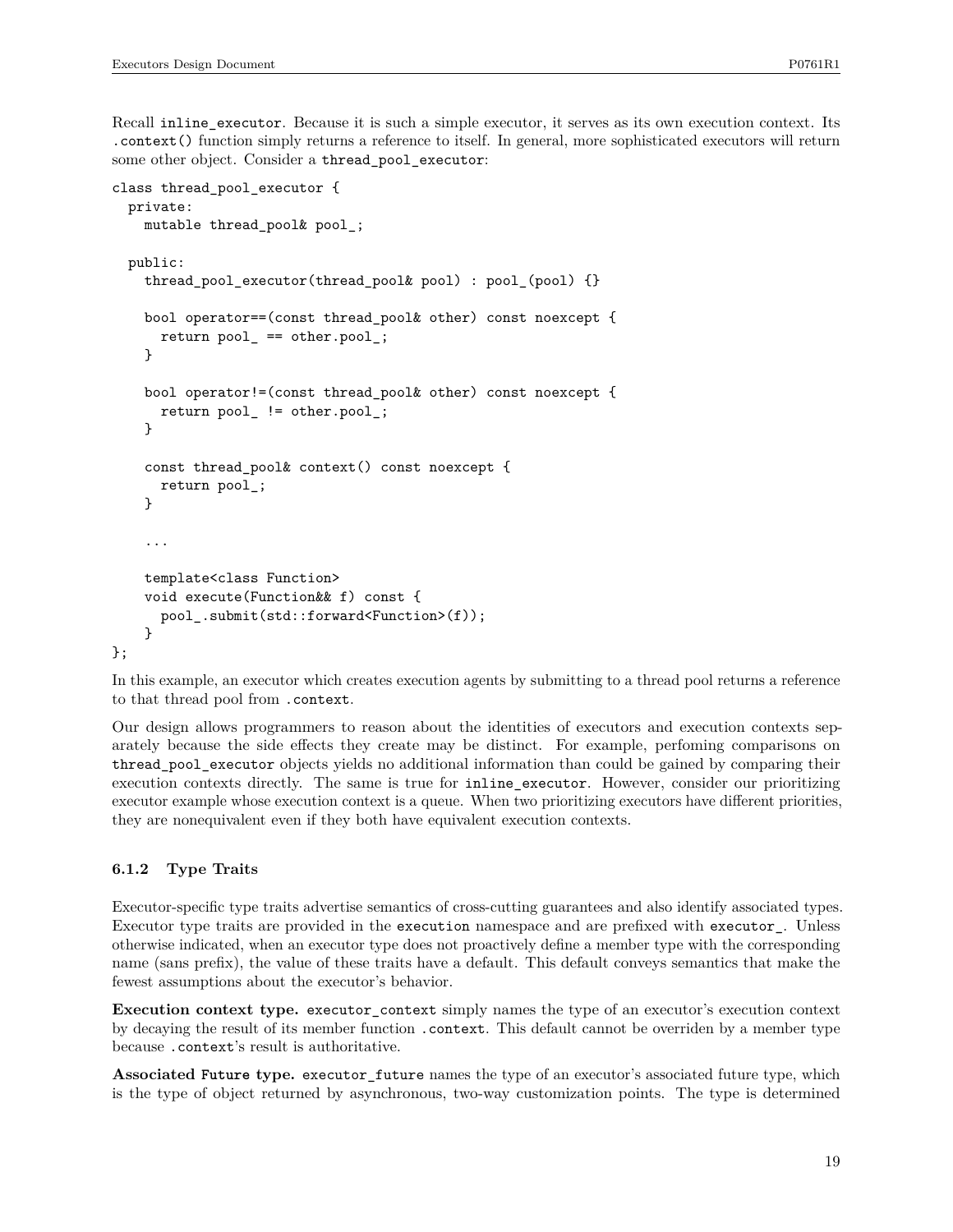by the result of execution::async\_execute, which must satisfy the requirements of the Future concept $^5\!$  $^5\!$  $^5\!$ . Otherwise, the type is  $std::future.$  All of an executor's two-way asynchronous customization points must return the same type of future.

**Executor shape type.** When an executor creates a group of execution agents in bulk, the index space of those agents is described by a *shape*. Our current proposal is limited to one-dimensional shapes representable by an integral type, but we envision generalization to multiple dimensions. The type of an executor's shape is given by executor\_shape, and its default value is std::size\_t.

**Executor index type.** Execution agents within a group are uniquely identified within their group's index space by an *index*. In addition to sharing the dimensionality of the shape, these indices have a lexicographic ordering. Like executor\_shape, the type of an executor's index is given by executor\_index, and its default value is std::size\_t.

## **6.2 Property Requests via .require and .prefer**

Executors may optionally implement the member functions .require or .prefer to receive property requests from clients. In the case of our inline\_executor example, .require can receive requests for always-blocking execution, which all inline\_executors natively provide. The result of this function is simply a copy of the executor.

## **6.3 Execution Agent Creation via Execution Functions**

Executors expose their native support for execution agent creation through **execution functions** which are executor member functions. In this section, we describe the suite of execution functions we have identified as key to the needs of the Standard Library and TSes we have chosen to target. In the discussion that follows, let Executor be the type of the executor whose execution function is being described.

### **6.3.1 Two-Way Bulk-Agent Functions**

We begin by discussing the execution functions which create groups of execution agents in bulk, because the corresponding single-agent functions are each a functionally special case.

### **6.3.1.1 bulk\_then\_execute**

```
template<class Future, class Function, class ResultFactory, class SharedFactory>
executor_future_t<Executor, std::invoke_result_t<std::decay_t<Function>,
                  decltype(std::declval<Future>().get())&>>
bulk_then_execute(Function&& func, Future& pred,
                  executor_shape_t<Executor> shape,
                  ResultFactory result_factory,
                  SharedFactory shared_factory) const;
```
bulk\_then\_execute creates a group of execution agents of shape shape and these agents begin execution after pred becomes ready. bulk\_then\_execute returns a future that can be used to wait for execution to complete, and this future contains the result of result factory. Each created execution agent calls std::forward<Function>(func)(i, r, s), where i is of type executor\_index\_t<Executor>, r is a function object returned from return\_factory and s is a shared object returned from shared\_factory.

bulk\_then\_execute is the most general execution function we have identified because it may be used to implement any other execution function without having to go out-of-band through channels not made explicit

<span id="page-19-0"></span> $5$  For now, the only type which satisfies Future is  $std:$ : experimental:: future, specified by the Concurrency TS. We expect the requirements of Future to be elaborated by a separate proposal.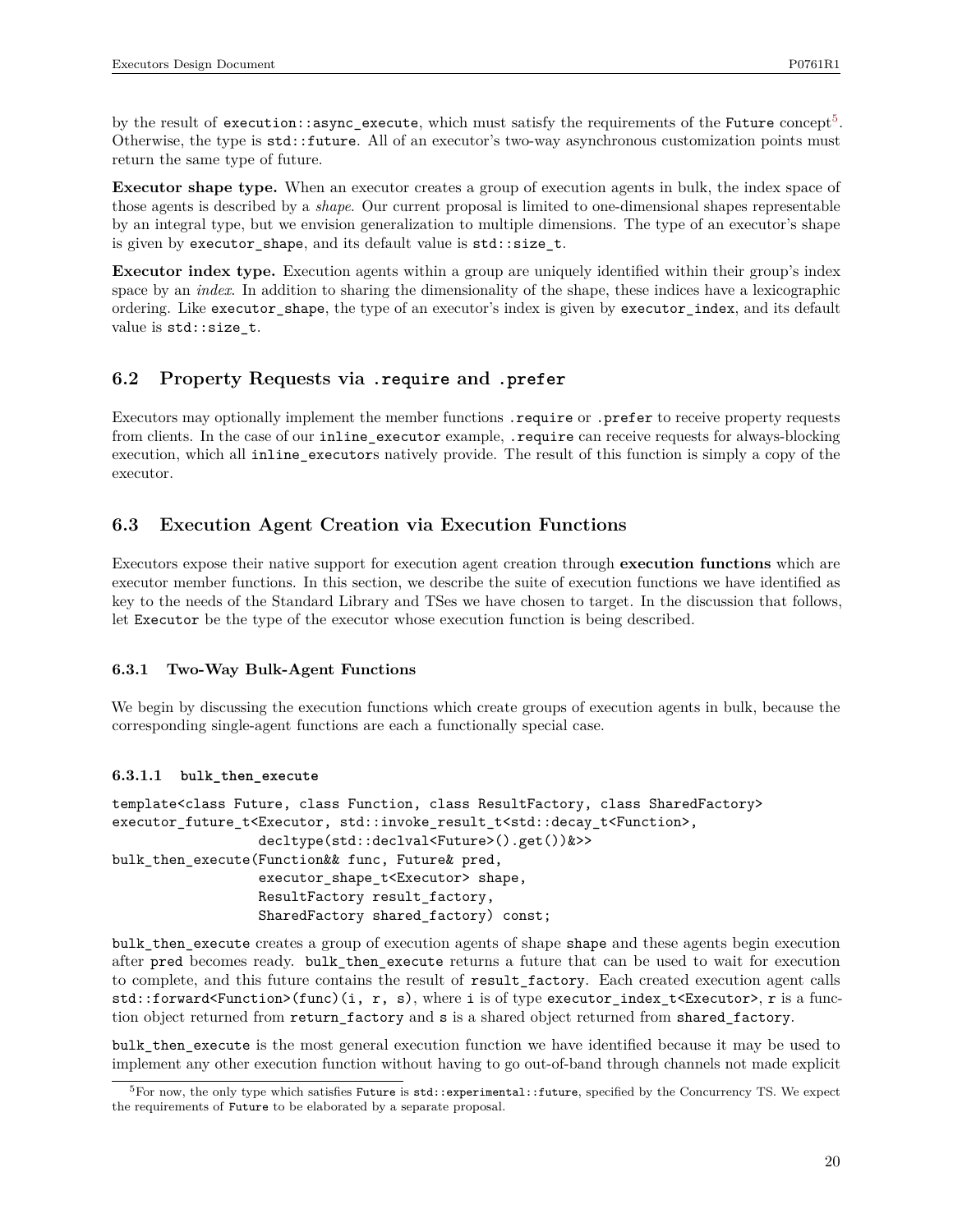through the execution function's interface. Explicitly elaborating this information through the interface is critical because it enables the executor author to participate in optimizations which would not be possible had that information been discarded through backchannels.

For example, suppose the only available execution function was bulk\_twoway\_execute. It would be possible to implement .bulk\_then\_execute's functionality by making a call to bulk\_twoway\_execute inside a continuation created by predecessor future.then:

```
predecessor future.then([-] {
  return exec.bulk_twoway_execute(exec, f, shape, result_factory, shared_factory).get();
});
```
Note that this implementation creates  $1 + shape$  execution agents: one agent created by then along with shape agents created by bulk\_twoway\_execute. Depending on the relative cost of agents created by then and bulk\_twoway\_execute, the overhead of introducing that extra agent may be significant. Moreover, because the then operation occurs separately from bulk\_twoway\_execute, the continuation is invisible to exec and this precludes exec's participation in scheduling. Because we wish to allow executors to abstract sophisticated task-scheduling runtimes, this shortcoming is unacceptable.

### **6.3.1.2 bulk\_twoway\_execute**

```
template<lass Function, class ResultFactory,
         class SharedFactory>
executor_future_t<std::invoke_result_t<std::decay_t<ResultFactory>>>
bulk_twoway_execute(Function&& func,
                    executor_shape_t<Executor> shape,
                    ResultFactory result_factory,
                    SharedFactory shared_factory) const;
```
bulk twoway execute creates a group of execution agents of shape shape and returns a future that can be used to wait for execution to complete. This future contains the result of result\_factory. Each created execution agent calls  $std::forward\&Function>(inc)(i, r, s)$ , where i is of type executor index  $t,$ r is a function object returned from return\_factory and s is a shared object returned from shared\_factory.

Like bulk\_then\_execute, bulk\_twoway\_execute returns a future corresponding to the result of the asynchronous group of execution agents it creates. Due to these similarities, bulk\_twoway\_execute is functionally equivalent to calling bulk\_then\_execute with a ready void future:

```
future<void> no_predecessor = make_ready_future();
exec.bulk_then_execute(func, shape, no_predecessor, result_factory,
                       shared_factory);
```
We include bulk\_twoway\_execute because the equivalent path through bulk\_then\_execute via a ready future may incur overhead. The cost of the future itself may be significant, especially if any sort of dynamicallyallocated asynchronous state is associated with that future. Alternatively, the act of scheduling itself may be a source of overhead, especially if it requires any sort of graph analysis performed by a dynamic runtime. Providing executors the opportunity to specialize for cases where it is known at compile time that no dependency exists avoids both hazards.

Moreover, common types of executor may not naturally create execution in terms of continuations on futures as expected by bulk then execute. bulk async execute is a better match for these cases because it does not require accommodating a predecessor dependency.

## **6.3.2 Two-Way Single-Agent Functions**

Conceptually, single-agent execution functions are special cases of their bulk counterparts. However, we expect single-agent creation to be an important special case; in fact, many existing applications employ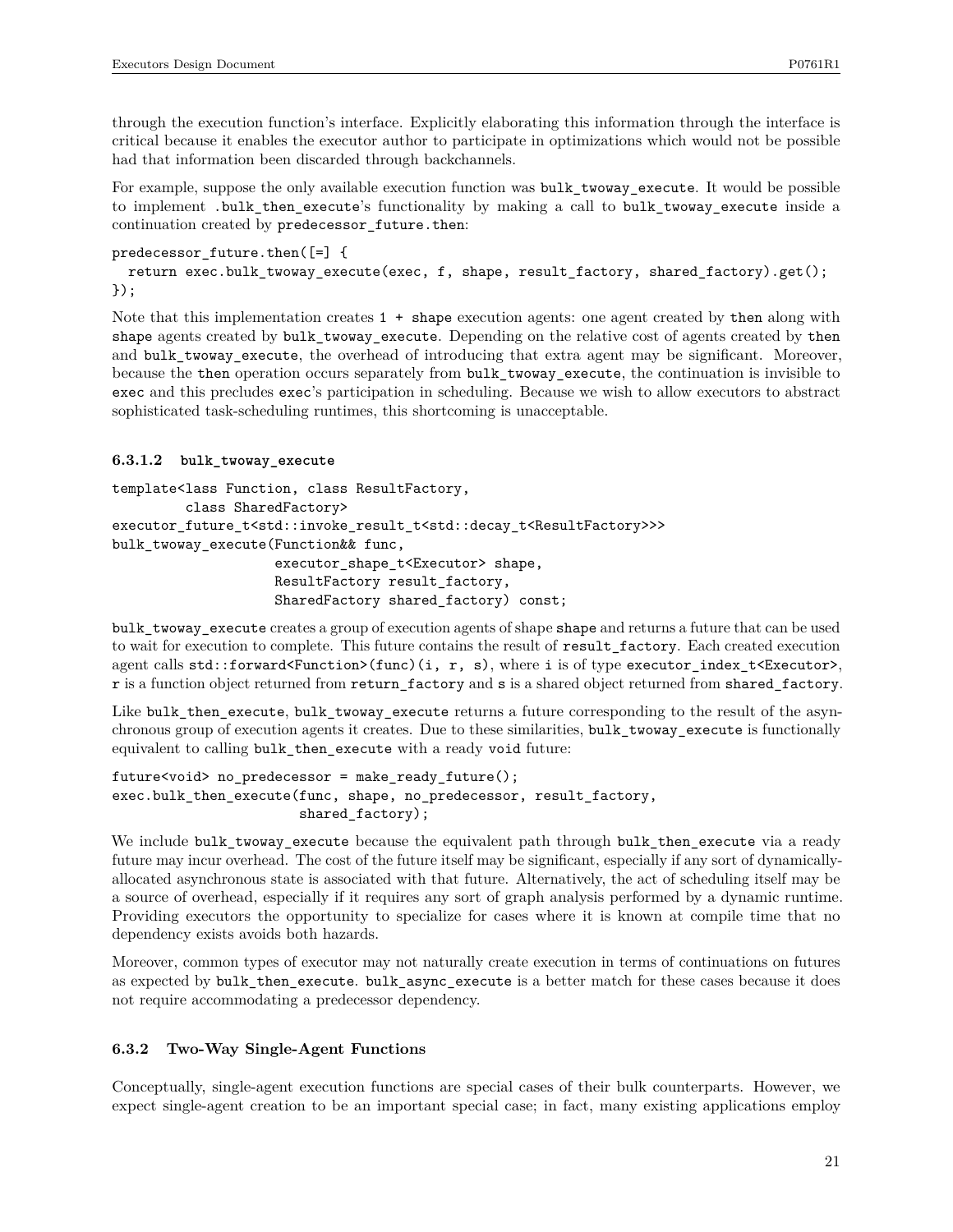executors solely for single-agent execution. Explicit support for single-agent submission allows executor implementations to optimize for this important use case at compile time.

In particular, an important use for single-agent execution functions is the ability to submit move-only function objects. Move-only function objects allow us to submit tasks that contain relatively heavyweight, move-only resources, such as files, sockets or std::promise objects. It is true that bulk execution functions can support move-only function objects, but only if additional care is taken to ensure the function object remains valid until all execution agents complete. This would probably be achieved by placing the function object in reference counted storage, and represents a significant overhead that is not required in the single-agent case.

Alternatively, a bulk execution function could optimise for the single agent case by performing a runtime test for a shape of 1: when this condition is detected, a non-reference-counted implementation would be selected. However, for the many applications that desire efficient single-agent execution, a bulk-only interface results in additional complexity and code (bloat). Furthermore, if custom executors are developed for these applications, a bulk-only approach means that development effort must be expended on the multi-agent case even if that runtime branch is never used. And, finally, we lose the ability to perform a compile time test to determine whether an executor "natively" supports single-agent execution (e.g. the has\_executor\_member trait included in this proposal).

#### **6.3.2.1 then\_execute**

pred,

```
template<class Function, class Future>
executor_future_t<Executor, std::invoke_result_t<std::decay_t<Function>,
                  decltype(std::declval<Future>().get())&>>
then_execute(Function&& func, Future& pred) const;
```
then\_execute creates a single execution agent and this agent begins execution after pred becomes ready. then\_execute returns a future that can be used to wait for execution to complete, and this future contains the result of func. The created execution agent calls std::forward<Function>(func)().

then\_execute may be implemented by using bulk\_then\_execute to create a group with a single agent:

```
using result_t = std::invoke_result_t<Function>;
using predecessor_t = decltype(predecessor_future.get());
```

```
// create a factory to return an object of the appropriate type
// XXX instead of default construction, this really needs to return some sort
// of storage for an unintialized result and then the lambda below would
// placement new it
auto result_factory = []{ return result_t(); };
```

```
// pass func as a shared parameter to account for move-only functions
auto shared_factory = [func = std::forward\n  <i>Function</i>>(func)] { return func; };// create a lambda for the "group" of agents to invoke
auto g = [] (executor_index_t<Executor> ignored_index,
            predecessor_t& predecessor,
            result_t& result,
            Function& func) {
  // invoke func with the predecessor as an argument and assign the result
  result = func(predecessor);
};
return exec.bulk_then_execute(g,
  executor_shape_t<Executor>{1}, // create a single agent group
```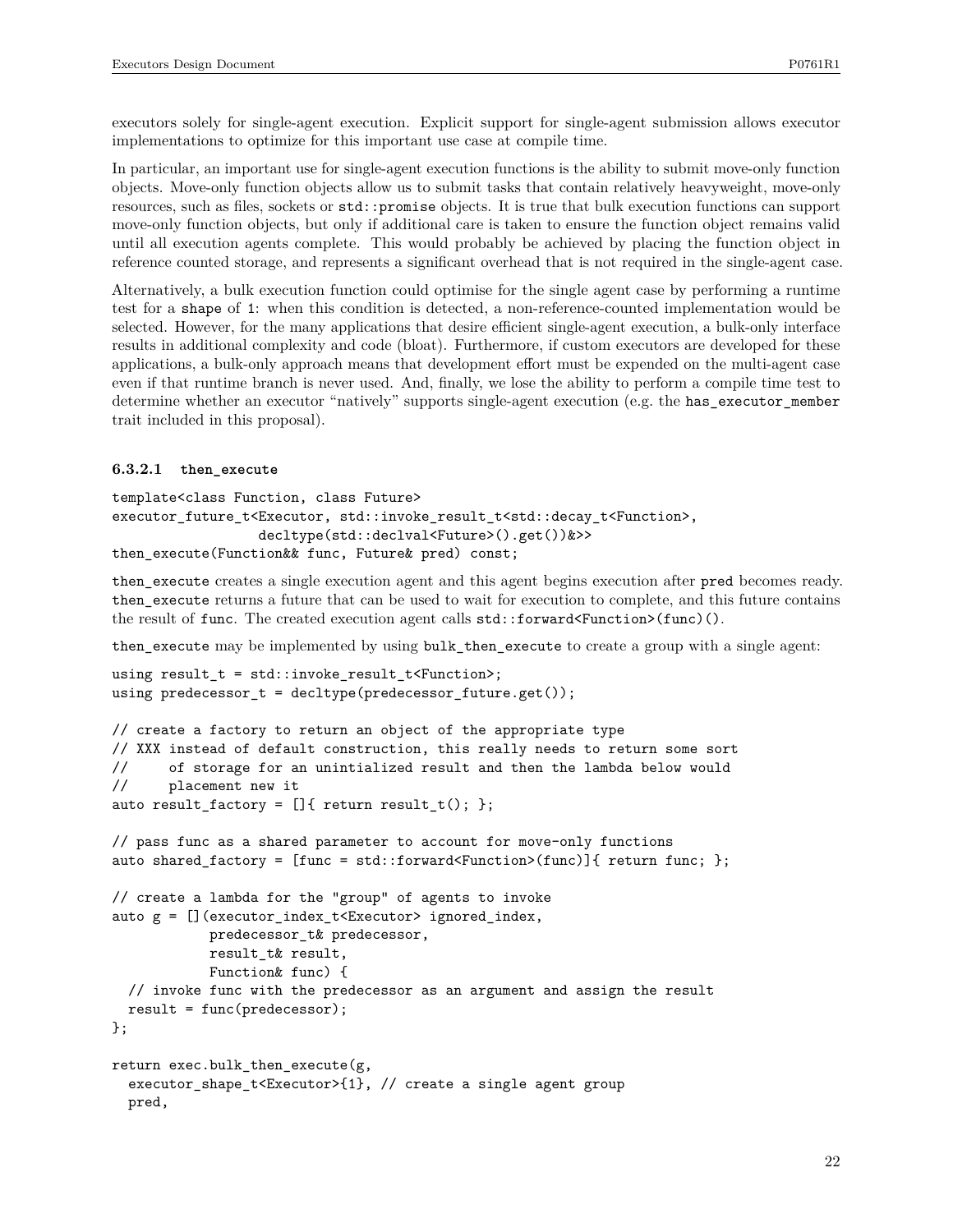```
result_factory,
  shared_factory
);
```
The sample implementation passes both the function to invoke and its result indirectly via factories. The result of these factories are shared across the group of agents created by bulk\_then\_execute. However, this group has only one agent and no sharing actually occurs. The cost of this unnecessary sharing may be significant and can be avoided if an executor natively provides then\_execute.

#### **6.3.2.2 twoway\_execute**

```
template<class Function>
executor_future_t<Executor, std::invoke_result_t<std::decay_t<Function>>>
twoway_execute(Function&& func) const;
```
twoway\_execute creates a single execution agent and returns a future that can be used to wait for execution to complete. This future contains the result of func. The created execution agent calls std::forward<Function>(func)().

twoway execute may be implemented by using then execute with a ready void future:

std::experimental::future<void> ready\_future = std::experimental::make\_ready\_future(); return exec.then\_execute(std::forward<Function>(f), ready\_future);

Alternatively, bulk\_twoway\_execute could be used, analogously to the use of bulk\_then\_execute in the example implementation of then\_execute.

The cost of a superfluous immediately-ready future object could be significant compared to the cost of agent creation. For example, the future object's implementation could contain data structures required for inter-thread synchronization. In this case, these data structures are wasteful and never need to be used because the future is ready-made.

On the other hand, once a suitable Future concept allows for user-definable futures, the initial future need not be std::experimental::future. Instead, a hypothetical always\_ready\_future could be an efficient substitute as it would not require addressing the problem of synchronization:

```
always ready future<void> ready future;
return exec.then execute(std::forward<Function>(f), ready future);
```
However, to fully exploit such efficiency, then\_execute may need to recognize this case and take special action for always\_ready\_future.

Because of the opportunity for efficient specialization of a common use case, and to avoid requiring executors to explicitly support continuations with then\_execute, including twoway\_execute as an execution function is worthwhile.

#### **6.3.3 One-Way Bulk-Agent Functions**

#### **6.3.3.1 bulk\_execute**

```
template<class Function, class SharedFactory>
void bulk_execute(const Executor& exec, Function&& func,
                  executor_shape_t<Executor> shape,
                  SharedFactory shared_factory) const;
```
bulk\_execute creates a group of execution agents of shape shape and does not return a result. Each created execution agent calls std::forward<Function>(func)(i, s), where i is of type executor\_index\_t<Executor> and s is a shared object returned from shared\_factory.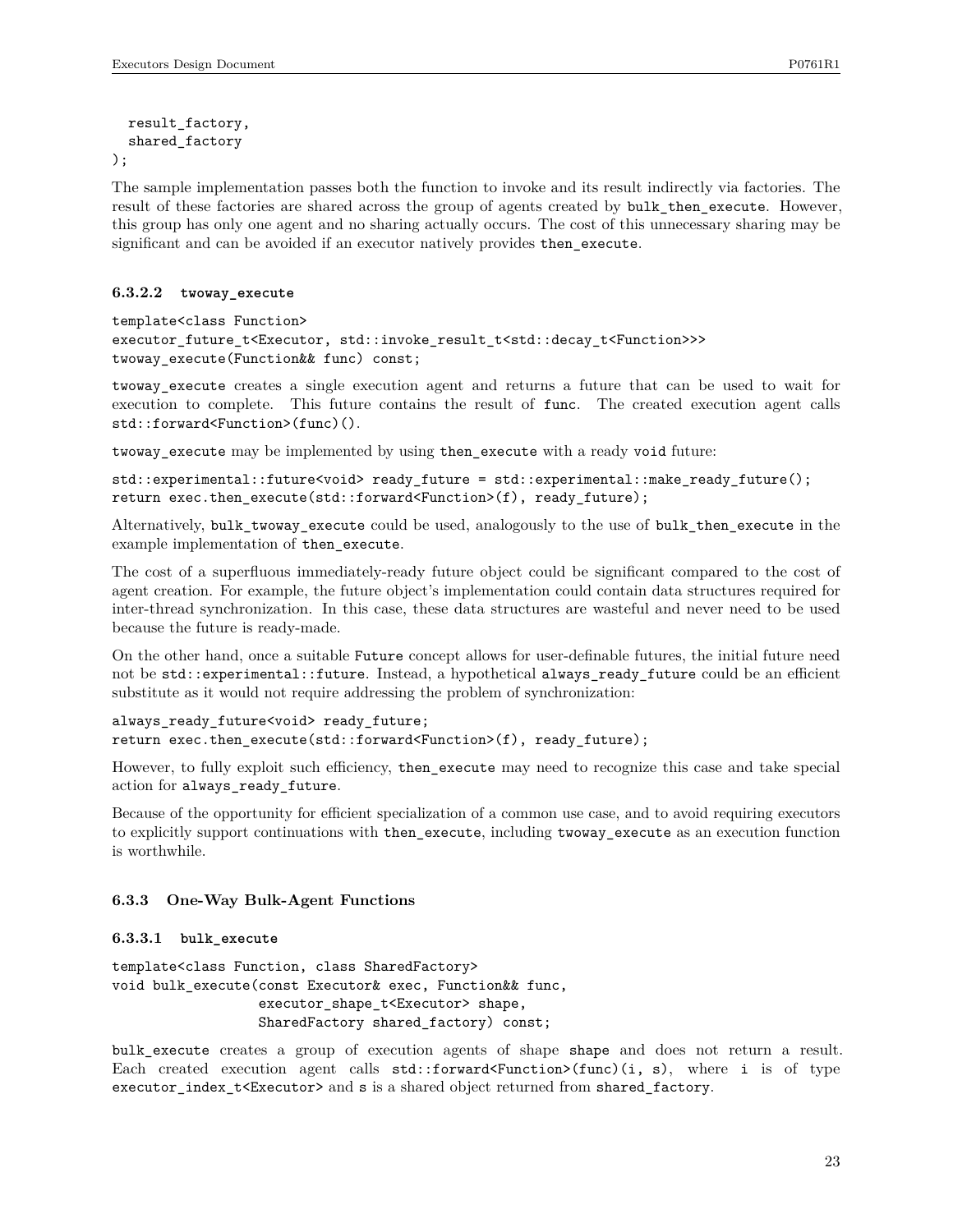bulk execute is equivalent to execute except that it creates a single execution agent rather than a group of execution agents. Consider an example implementation:

```
// create shared object
auto shared = shared_factory;
// Iterate over the shape
for (int i = 0; i < shape; i++) {
    // construct index
    executor_shape_t<Executor> index{i};
    // create a lambda for the function for `execute`
    auto g = [-, %shared] (Function % f = f func) {
      func(index, shared);
    };
    exec.execute(g);
}
```
We include bulk execute because the equivalent path through execute via a for loop at the point of submission would incur overhead and would not be able to guarantee correct forward progress guarantees between each execution agent created by execute.

#### **6.3.4 One-Way Single-Agent Functions**

#### **6.3.4.1 execute**

template<class Function> void execute(Function&& func) const;

execute asynchronously creates a single execution agent and does not return a result. The created execution agent calls std::forward<Function>(func)().

execute is equivalent to bulk\_execute except that it creates a group of execution agents rather than a single execution agent. This means that an executor that provides bulk\_execute could be adapted to provide the semantic guarantees of execute if it were absent, by creating a group with a single execution agent. Consider an example implementation:

```
// pass func as a shared parameter to account for move-only functions
auto shared_factory = [func = std::forward\&Function>(f)]{ return func; };
// create a lambda for the "group" of agents to invoke
auto g = [](executor_index_t<Executor> ignored_index, Function& func) {
  result = func();
};
exec.bulk_then_execute(g,
  executor_shape_t<Executor>{1}, // create a single agent group
  shared_factory
);
```
As with our example implementation of then\_execute described earlier, this group has only one agent and no sharing actually occurs. The cost of this unnecessary sharing may be significant and can be avoided by an executor providing execute.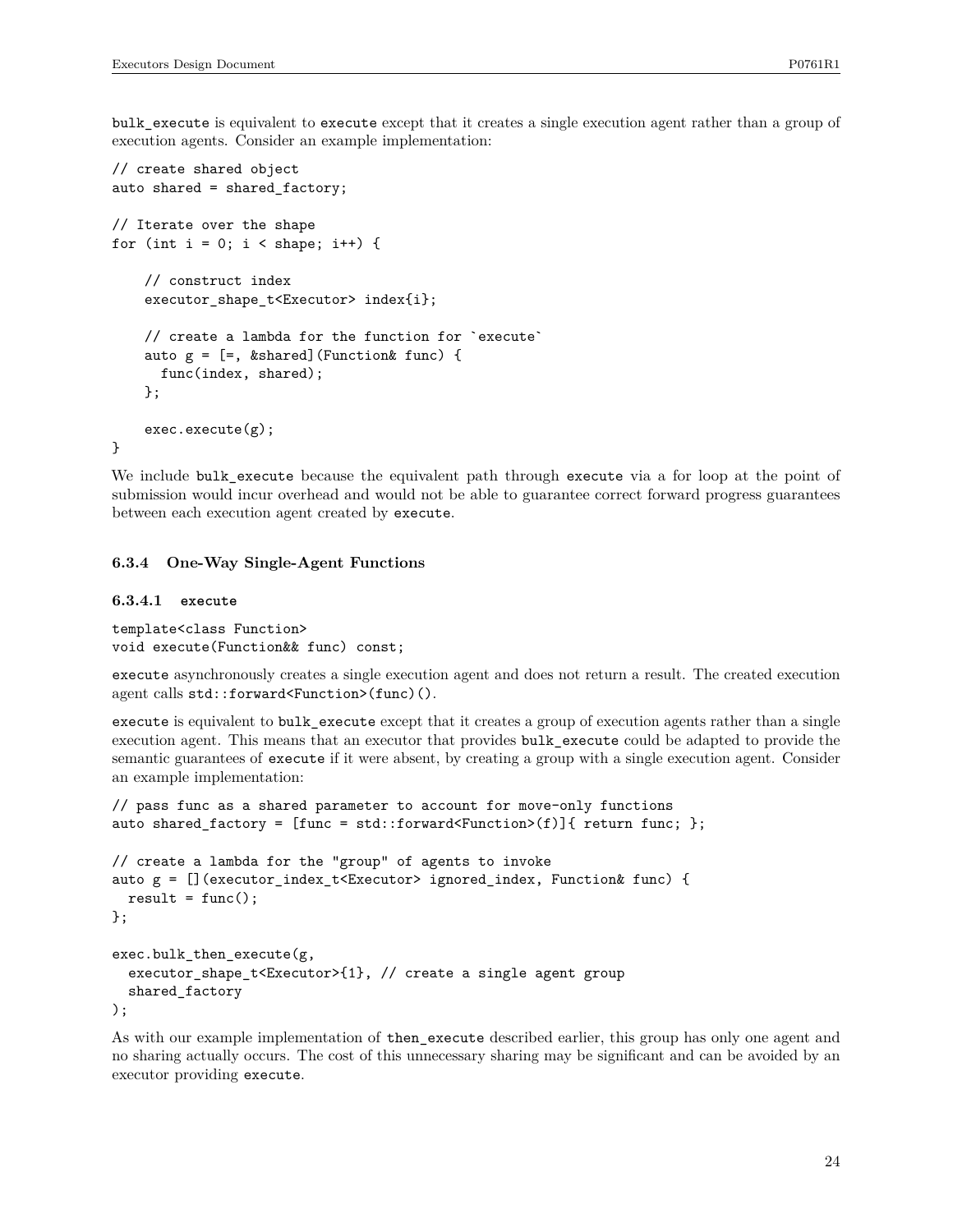# **7 Future Work**

We conclude with a survey of future work. Some of this work is in scope for P0443 and should be done before the design is considered complete. Other work is explicitly out of scope, and should be pursued independently using our design as a foundation.

## **7.1 Naming of require and prefer**

Some concern has been expressed over the name require and the potential for confusion with the requires keyword from the Concepts TS. In particular:

- Similar to requires, the function require is used to assert requirements on an executor.
- Unlike requires, the function require performs a transformation on the executor to obtain a new object that satisfies the requirements.

| require            | prefer                                             |
|--------------------|----------------------------------------------------|
| transform          | maybe_transform or try_transform                   |
| transform executor | maybe_transform_executor or try_transform_executor |
| rebind             | maybe_rebind or try_rebind                         |
| expect             | maybe_expect or try_expect                         |
| modify             | maybe_modify or try_modify                         |
| apply              | maybe_apply or try_apply                           |
| adapt              | maybe_adapt or try_adapt                           |

With this in mind, we suggest the following names as alternatives for the names require and prefer:

The first two, based on the word transform, are our (weak) preferences from these alternatives (although there is a potential conflict with the std::transform algorithm in the first case). However, it is worth noting that when potential library users were presented with these alternatives, they expressed a preference for the existing names (require and prefer).

## **7.2 Open Design Issues**

Much of our design for executors is well-established. However, some aspects of the design remain the subject of ongoing discussion.

**Relationship with Thread Local Storage.** By design, our executors model provides no explicit support for creating thread-local storage. Instead, our design provides programmers with tools to reason about the relationship of programmer-defined thread\_local variables and execution agents created by executors. For example, the executor properties thread\_execution\_mapping and new\_thread\_execution\_mapping describe how execution agents are mapped onto threads, and consequently how the lifetimes of those agents relate to the lifetimes of thread\_local variables. It is unclear whether these tools are sufficient or if more fine-grained control over thread local storage is warranted.

## **7.3 Envisioned Extensions**

we conclude with a brief survey of future work extending our proposal. Some of this work has already begun and there are others which we believe ought to be investigated.

**Future Concept.** Our proposal depends upon the ability of executors to create future objects whose types differ from  $std$ ::future. Such user-defined  $std$ ::future-like objects will allow interoperation with resources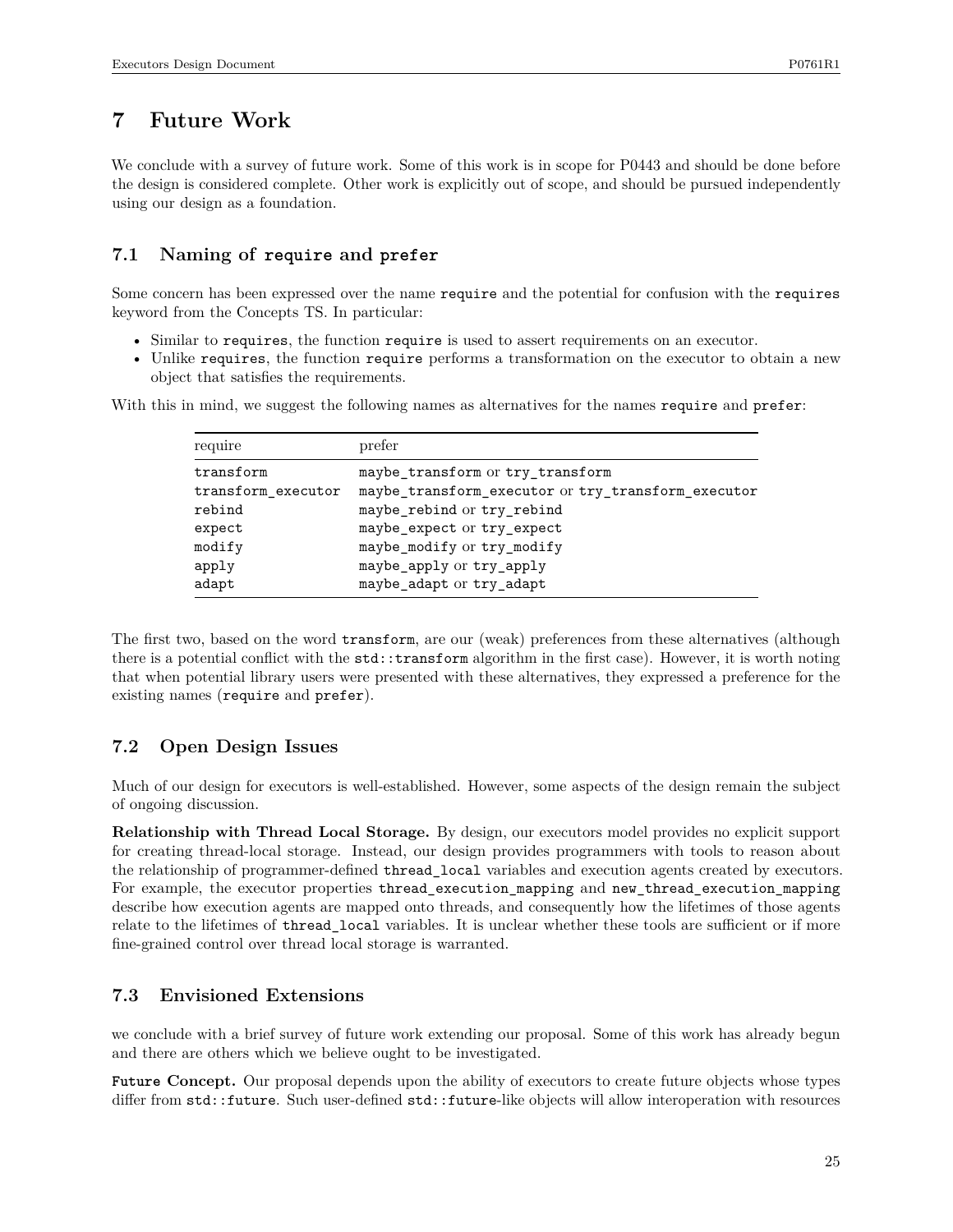whose asynchronous execution is undesirable or impossible to track through standard means. For example, scheduling runtimes maintain internal data structures to track the dependency relationships between different tasks. The reification of these data structures can be achieved much more efficiently than by pairing a std::promise with a std::future. As another example, some "inline" executors will create execution immediately in their calling thread. Because no interthread communication is necessary, inline executors' asynchronous results do not require expensive dynamic allocation or synchronization primitives of full-fledged std::future objects. We envision that a separate effort will propose a Future concept which would introduce requirements for these user-defined  $std::future-like types.$ 

**Thread Pool Variations.** Our proposal specifies a single thread pool type, static\_thread\_pool, which represents a simple thread pool which assumes that the creator knows the correct thread count for the use case. As a result, it assumes a pre-determined sizing and does not automatically resize itself and has no default size.

There exist heuristics for right-sizing a thread pool (both statically determined like 2\*std::thread::hardware -\_concurrency(), as well as dynamically adjusted), but these are considered to be out of scope of this proposal as a reasonable size pool is specific to the application and hardware.

We recognize that alternative approaches serving other use cases exist and anticipate additional thread pool proposals. In particular, we are aware of a separate effort which will propose an additional thread pool type, dynamic\_thread\_pool, and we expect this type of thread pool to be both dynamically and automatically resizable.

**Execution Resources.** Our executors model describes execution agents as bound to *execution resources*, which we imagine as the physical hardware and software facilities upon which execution happens. However, our design does not incorporate a programming model for execution resources. We expect that future proposals will extend our work by describing a programming model for programming tasks such as enumerating the resources of a system and querying the underlying resources of a particular execution context.

**Heterogeneity.** Contemporary execution resources are heterogeneous. CPU cores, lightweight CPU cores, SIMD units, GPU cores, operating system runtimes, embedded runtimes, and database runtimes are examples. Heterogeneity of resources often manifests in non-standard C++ programming models as programmer-visible versioned functions and disjoint memory spaces. Therefore, the ability for standard executors to target heterogeneous execution resources depends on a standard treatment of heterogeneity in general.

The issues raised by heterogeneity impact the entire scope of a heterogeneous C++ program, not just the space spanned by executors. Therefore, a comprehensive solution to these issues requires a holistic approach. Moreover, the relationship between heterogeneous execution and executors may require technology that is out of scope of a library-only solution such as our executors model. This technology might include heterogeneous compilation and linking, just-in-time compilation, reflection, serialization, and others. A separate effort should characterize the programming problems posed by heterogeneity and suggest solutions.

**Bulk Execution Extensions.** Our current proposal's model of bulk execution is flat and one-dimensional. Each bulk execution function creates a single group of execution agents, and the indices of those agents are integers. We envision extending this simple model to allow executors to organize agents into hierarchical groups and assign them multidimensional indices. Because multidimensional indices are relevant to many high-performance computing domains, some types of execution resources natively generate them. Moreover, hierarchical organizations of agents naturally model the kinds of execution created by multicore CPUs, GPUs, and collections of these.

The organization of such a hierarchy would induce groups of groups (of groups..., etc.) of execution agents and would introduce a different piece of shared state for each non-terminal node of this hierarchy. The interface to such an execution function would look like:

```
template<class Function, class ResultFactory, class... SharedFactories>
execution::executor_future_t<Executor, std::invoke_result_t<ResultFactory()>>
bulk_twoway_execute(Function f, executor_shape_t<Executor> shape,
                    ResultFactory result_factory, SharedFactories... shared_factories);
```